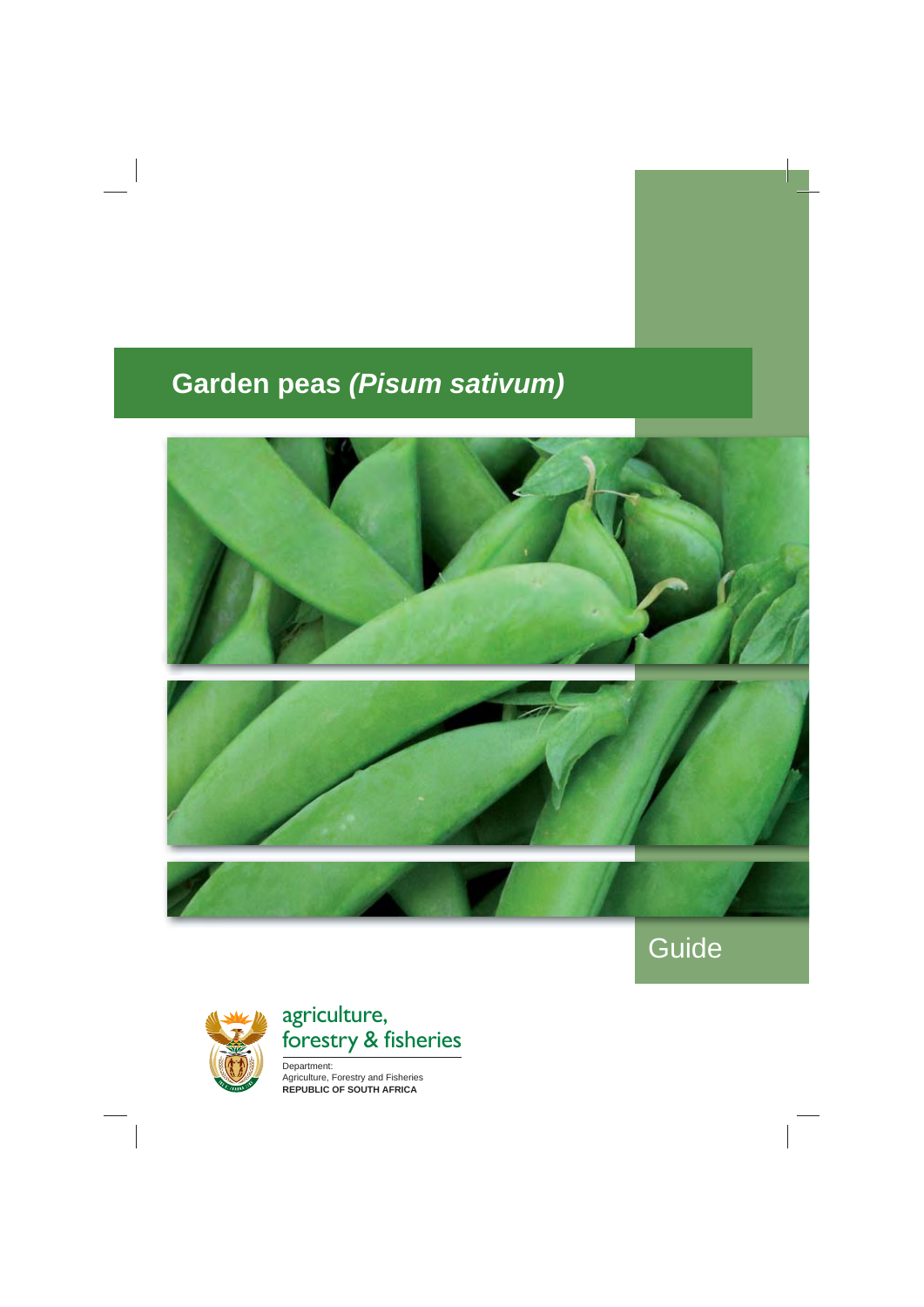$\begin{array}{c} \begin{array}{c} \begin{array}{c} \end{array} \\ \begin{array}{c} \end{array} \end{array} \end{array}$  $\mathbb{R}^3$  .

 $\sim$   $^{-}$  $\overline{\phantom{a}}_1$  .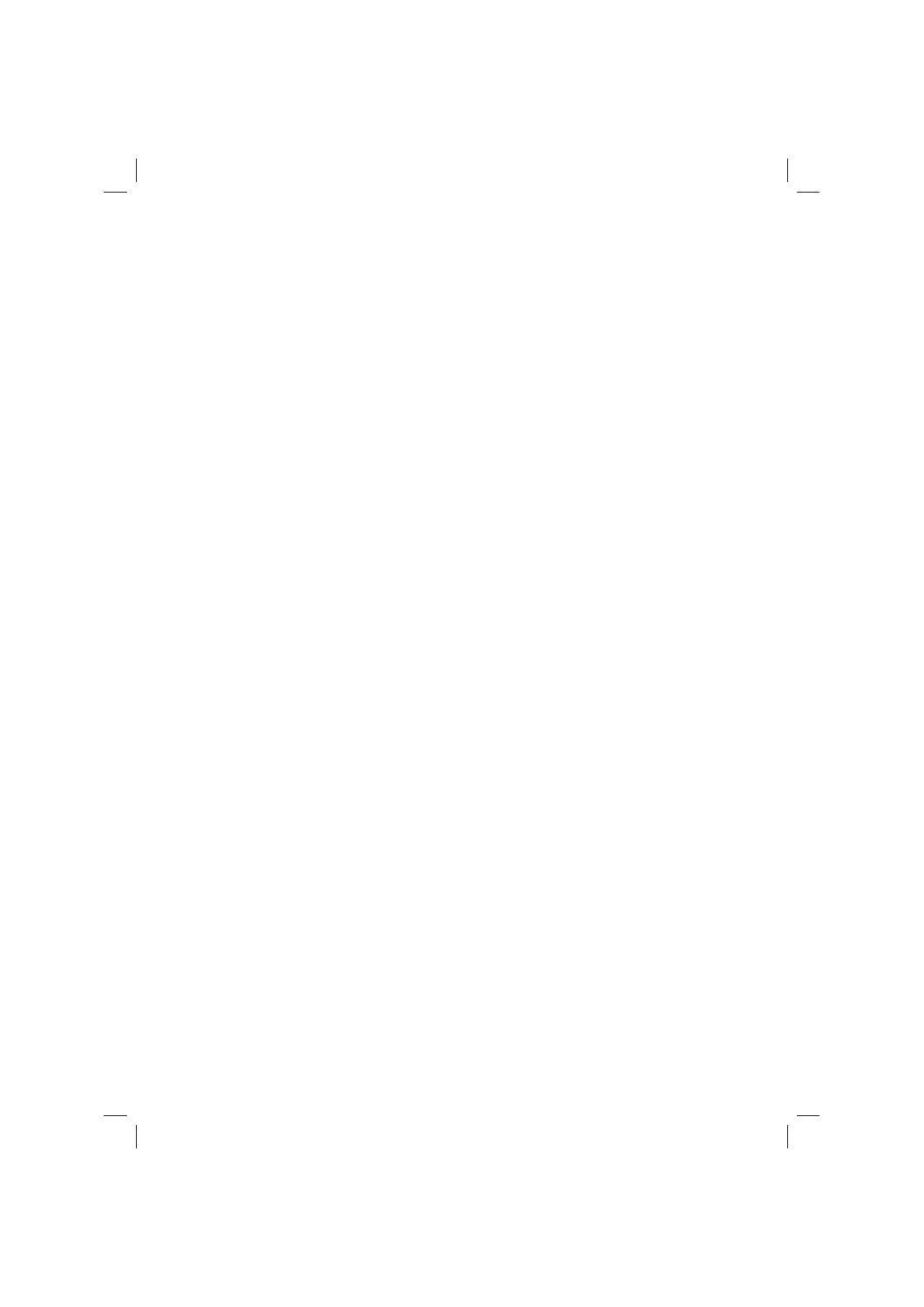# **Garden peas** *(pisum sativum)* **production**

Directorate: Plant Production DEPARTMENT OF AGRICULTURE, FORESTRY AND FISHERIES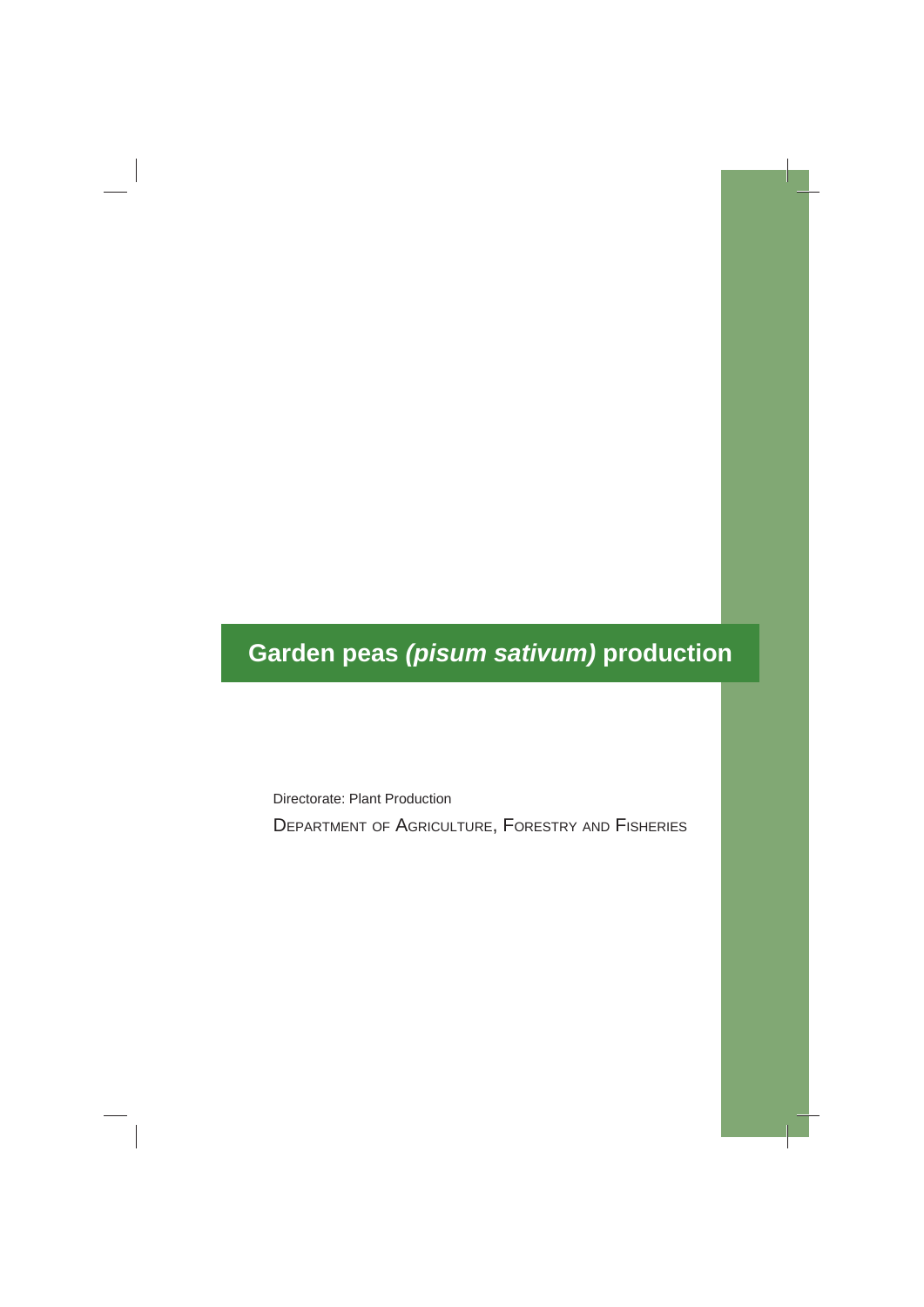## 2011

Printed and published by Department of Agriculture, Forestry and Fisheries

Design and layout by Communication Services Private Bag X144, Pretoria 0001

# **DISCLAIMER**

This document has been compiled by the Department of Agriculture, Forestry and Fisheries and every effort has been made to ensure the accuracy and thoroughness of the information contained herein. The department cannot, however, be held responsible for any errors, omissions or inaccuracies in such information and data, whether inadvertent or otherwise. The Department of Agriculture, Forestry and Fisheries, therefore, accepts no liability that can be incurred resulting from the use of this information.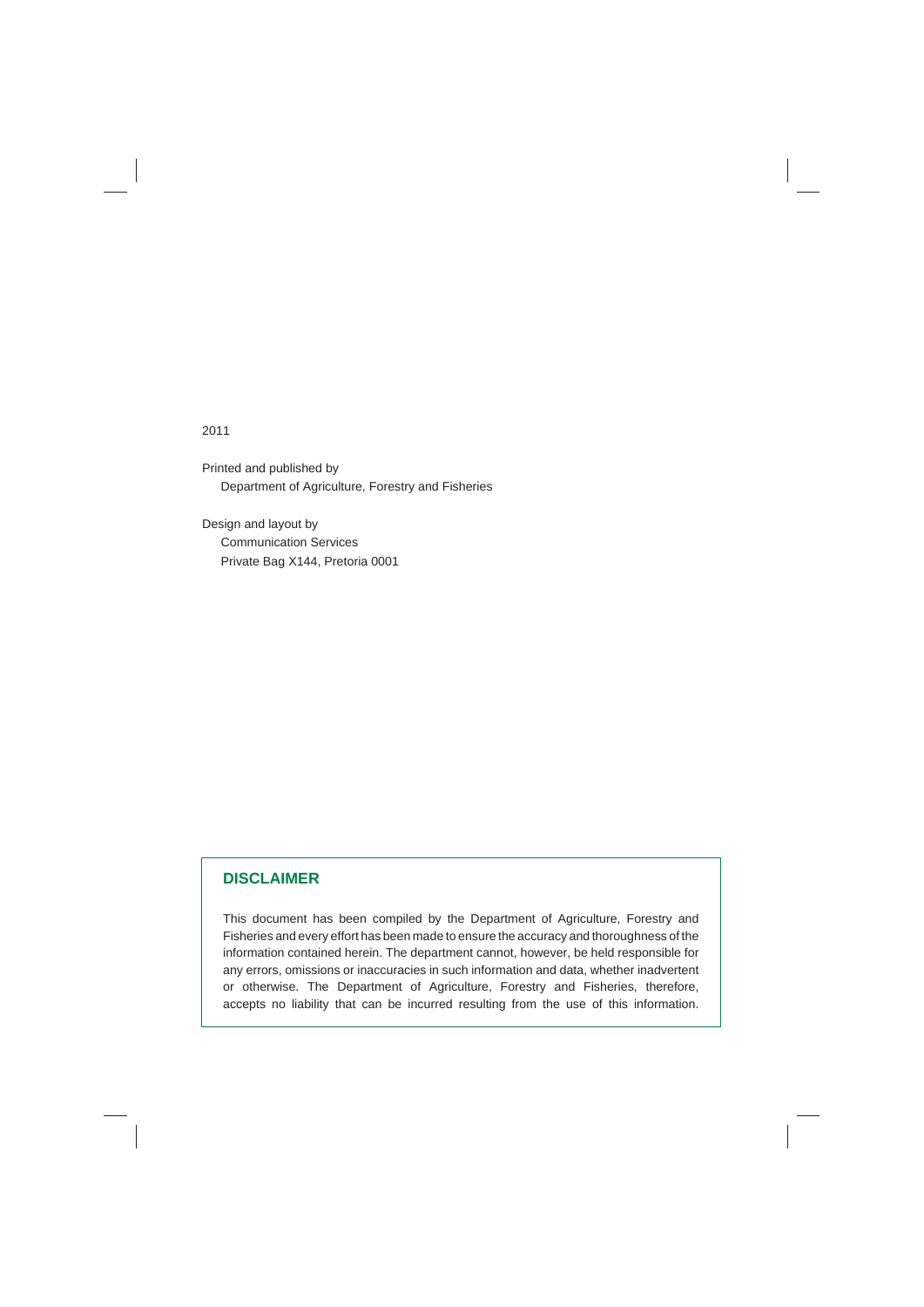# **Contents**

 $\mathcal{L}^{\mathcal{L}}$ 

 $\overline{\phantom{a}}$ 

# **PART One: General aspects**

| 1. Classification                                   | 1                        |
|-----------------------------------------------------|--------------------------|
| 2. Origin and distribution                          | 1                        |
| 3. Major production areas in South Africa           | 1                        |
| 4. Description of the plant                         | $\overline{c}$           |
| 5. Cultivars                                        | 3                        |
| 6. Climatic requirements                            | 3                        |
| 7. Soil requirements                                | $\overline{\mathcal{L}}$ |
| <b>PART Two: Cultivation practices</b>              |                          |
| 1. Propagation                                      | 5                        |
| 2. Soil preparation                                 | 5                        |
| 3. Planting                                         | 6                        |
| 4. Fertilisation                                    | 6                        |
| 5. Irrigation                                       | 6                        |
| 6. Weed control                                     | 6                        |
| 7. Pest control                                     | 8                        |
| 8. Disease control                                  | 10                       |
| 9. Other cultivation practices                      | 11                       |
| 10. Harvesting                                      | 16                       |
| <b>PART Three: Post-harvest handling</b>            |                          |
| 1. Sorting and grading                              | 18                       |
| 2. Packaging                                        | 18                       |
| 3. Storage                                          | 18                       |
| 4. Market preparation                               | 19                       |
| <b>PART Four: Production schedule</b>               | 20                       |
| <b>PART Five: Utilisation and nutritional value</b> | 21                       |
| <b>PART Six: References</b>                         | 22                       |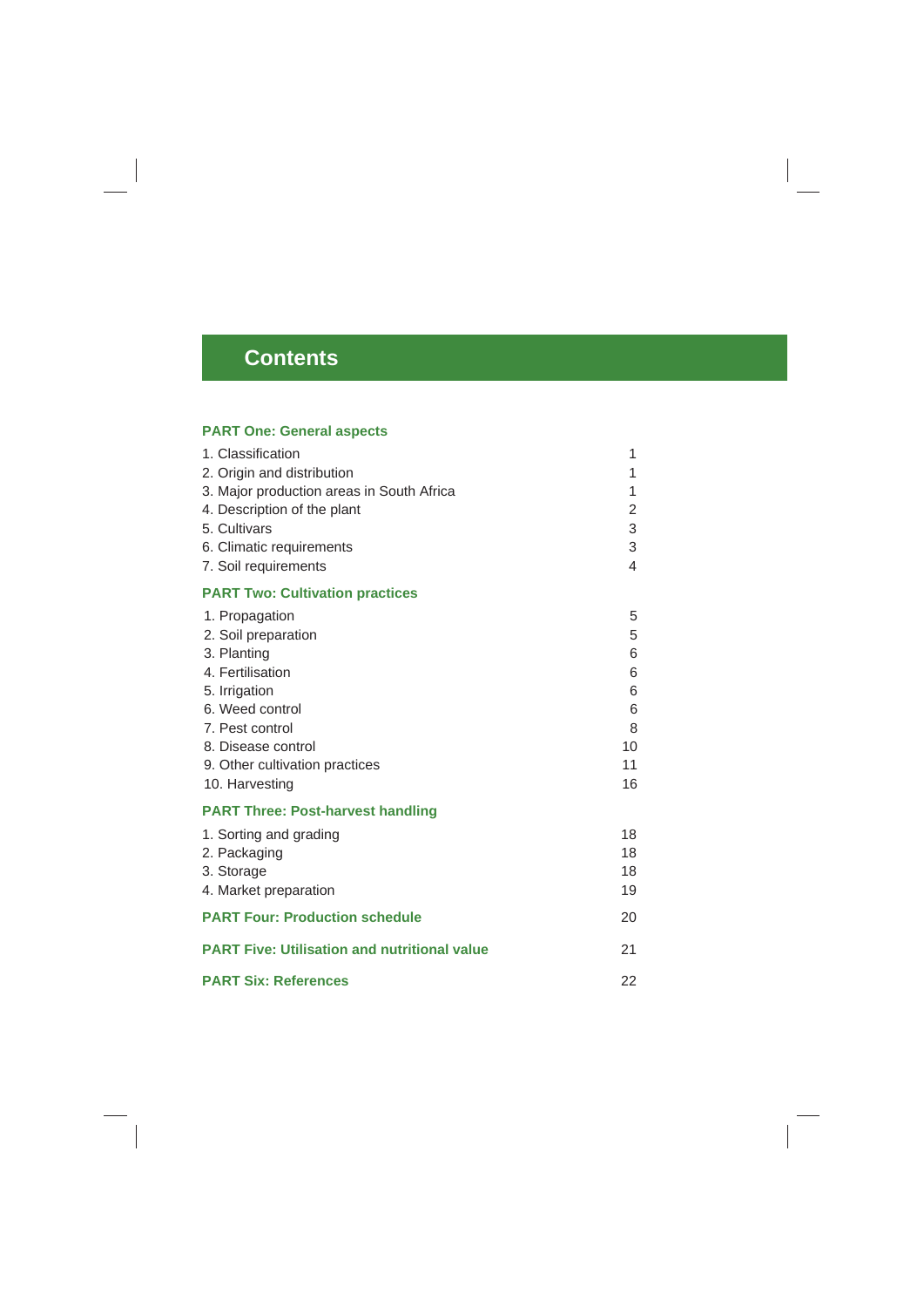$\mathbb{R}^{\mathbb{N}}$  .

 $\frac{1}{\sqrt{1-\frac{1}{2}}}$  $\overline{\phantom{a}}_1$  .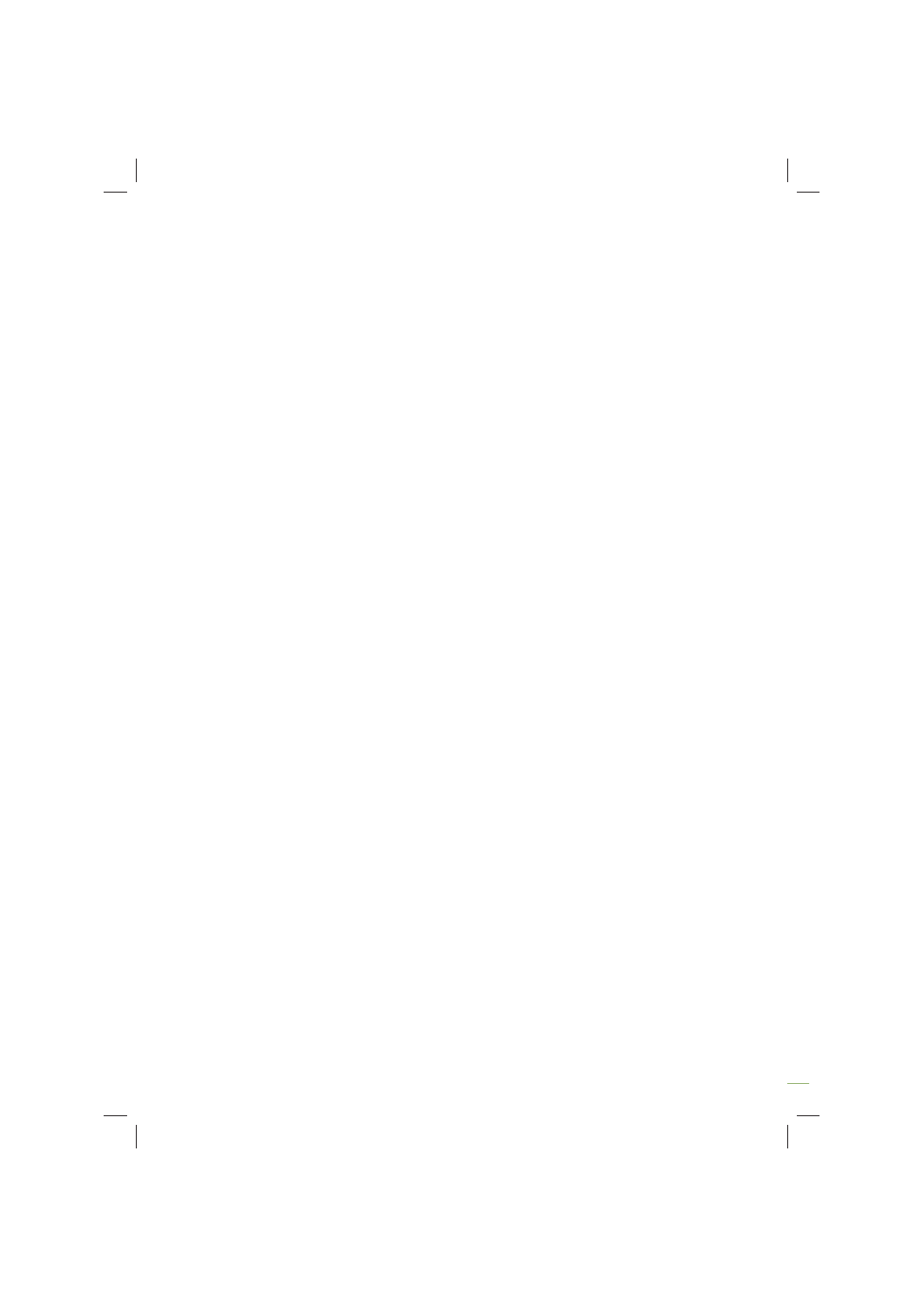# **PART 1: General aspects**

#### **CLASSIFICATION**

Pea is an important frost-hardy, cool-season, nutritious leguminous vegetable that is widely cultivated throughout the world. As a cool-season crop, it is extensively grown in temperate zones; but it is restricted to cooler altitudes in the tropics and winter season in the subtropics. It is a rich source of protein (25%), amino acids, sugars (12%), carbohydrate, vitamins A and C, calcium and phosphorus, apart from having a small quantity of iron. Peas being very rich in proteins are valuable for vegetable purposes.

| Scientific name: | Pisum sativum L                                        |
|------------------|--------------------------------------------------------|
| Common names:    | Matar (Hindi, Nepali) Pea; split pea, garden pea, seed |
|                  | pea, shelling pea, combining pea, field pea, dry pea,  |
|                  | vining pea (English)                                   |
| Family name:     | Fabaceae                                               |

# **ORIGIN AND DISTRIBUTION**

The origin and progenitors of *Pisum sativum* are not well known. The Mediterranean region, western and central Asia and Ethiopia have been indicated as centres of origin. Recently the Food and Agriculture Organisation (FAO) designated Ethiopia and western Asia as centres of diversity, with secondary centres in southern Asia and the Mediterranean region. Archaeological evidence of the use of peas dating from 8000 BC has been found in the Fertile Crescent.

The first cultivation of peas appears to have been in western Asia, from where it spread to Europe, China and India. In classical times, Greek and Roman authors mentioned its cultivation as a pulse and fodder crop. Pea was already known in the mountain regions of Central and East Africa before the arrival of the Europeans and was a well-established and important food crop in Rwanda and southwestern Uganda by 1860. The use of the edible pods was first described in the Netherlands and France during the 16<sup>th</sup> century, whereas the use of immature seeds as a vegetable began in Europe a century later.

At present, *Pisum sativum* is found in all temperate countries and in most tropical high- lands. In Africa, garden pea and sugar pea are mostly considered exotic products. They are originally of some importance, sugar pea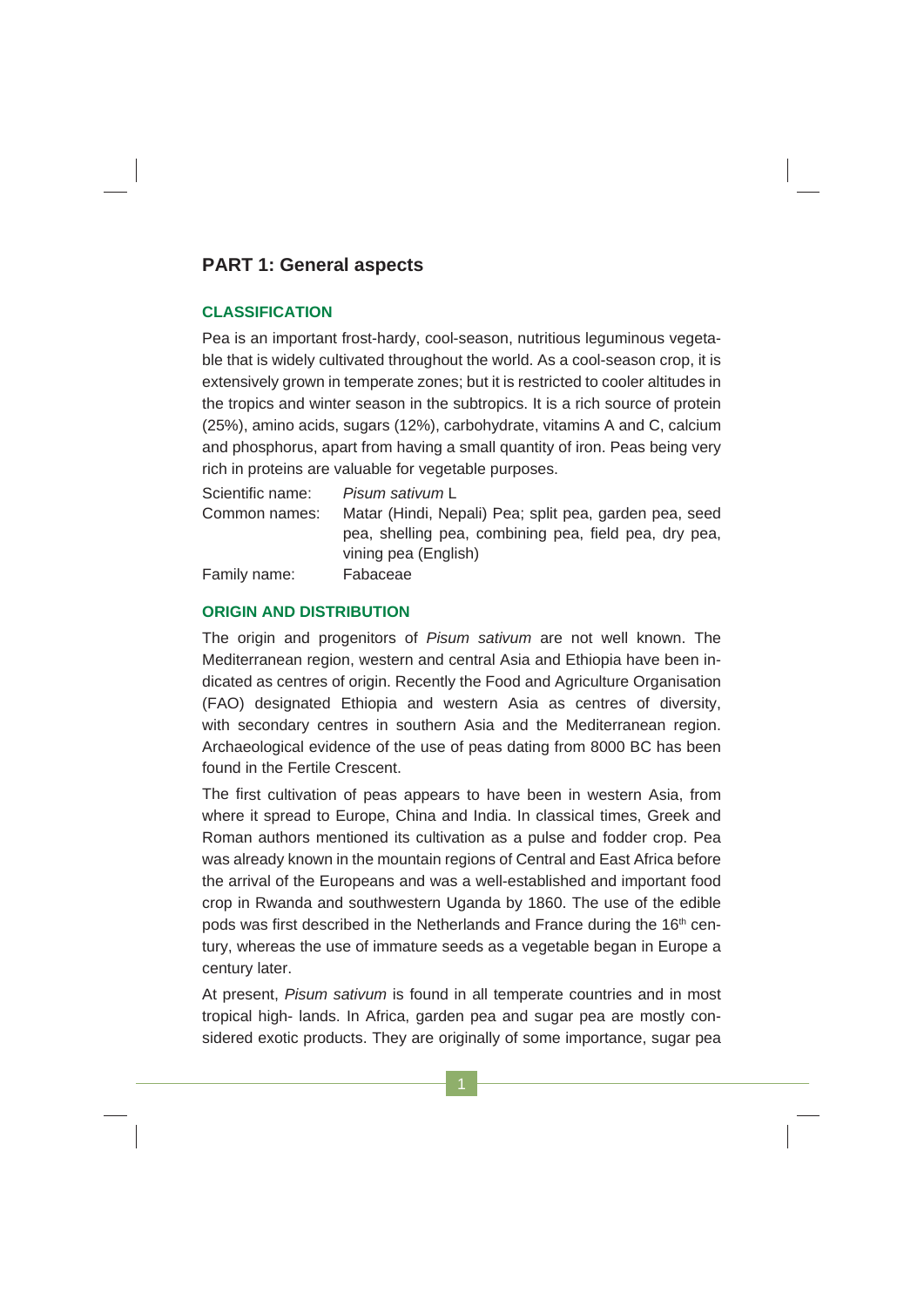more in Francophone countries, garden pea more in Anglophone countries. Imported canned garden pea seeds are available everywhere in food shops.

#### **MAJOR PRODUCTION AREAS IN SOUTH AFRICA**

### **South Africa**

Commercially peas are grown almost in all parts of the cooler areas in South Africa, particularly in KwaZulu-Natal, Brits and Rustenburg in North West, and in the Mpumalanga Lowveld.

#### **DESCRIPTION OF THE PLANT**

*P. sativum* is an annual plant, with a life cycle of one year. It is a cool-season crop grown in many parts of the world; planting can take place from winter to early summer, depending on location.

The pea is a green, pod-shaped vegetable, widely grown as a cool-season vegetable crop. There are generally three types of peas that are commonly eaten: garden or green peas (*Pisum sativum*), snow peas (*Pisum sativum*  var. *macrocarpon*) and snap peas (*Pisum sativum* var*. macrocarpon ser. cv.*)

Garden peas have rounded pods that are usually slightly curved in shape with a smooth texture and vibrant green colour. Inside of them are green, rounded pea seeds that are sweet and starchy in taste. Snow peas are flatter than garden peas and are not fully opaque. Snap peas, a cross between the garden and snow pea, have plump pods with a crisp, snappy texture. The pods of both snow peas and snap peas are edible, and both feature a slightly sweeter and cooler taste than the garden pea.

#### **Botany**

Pea is an annual herbaceous plant or leguminous crop.

#### *Roots*

Plants have a taproot system with nodules on the surface.

#### *Stem*

Stems are hollow, slender, succulent and ridged.

#### *Leaves*

It bears pinnately compound leaves with threepairs of leaflets and the termi-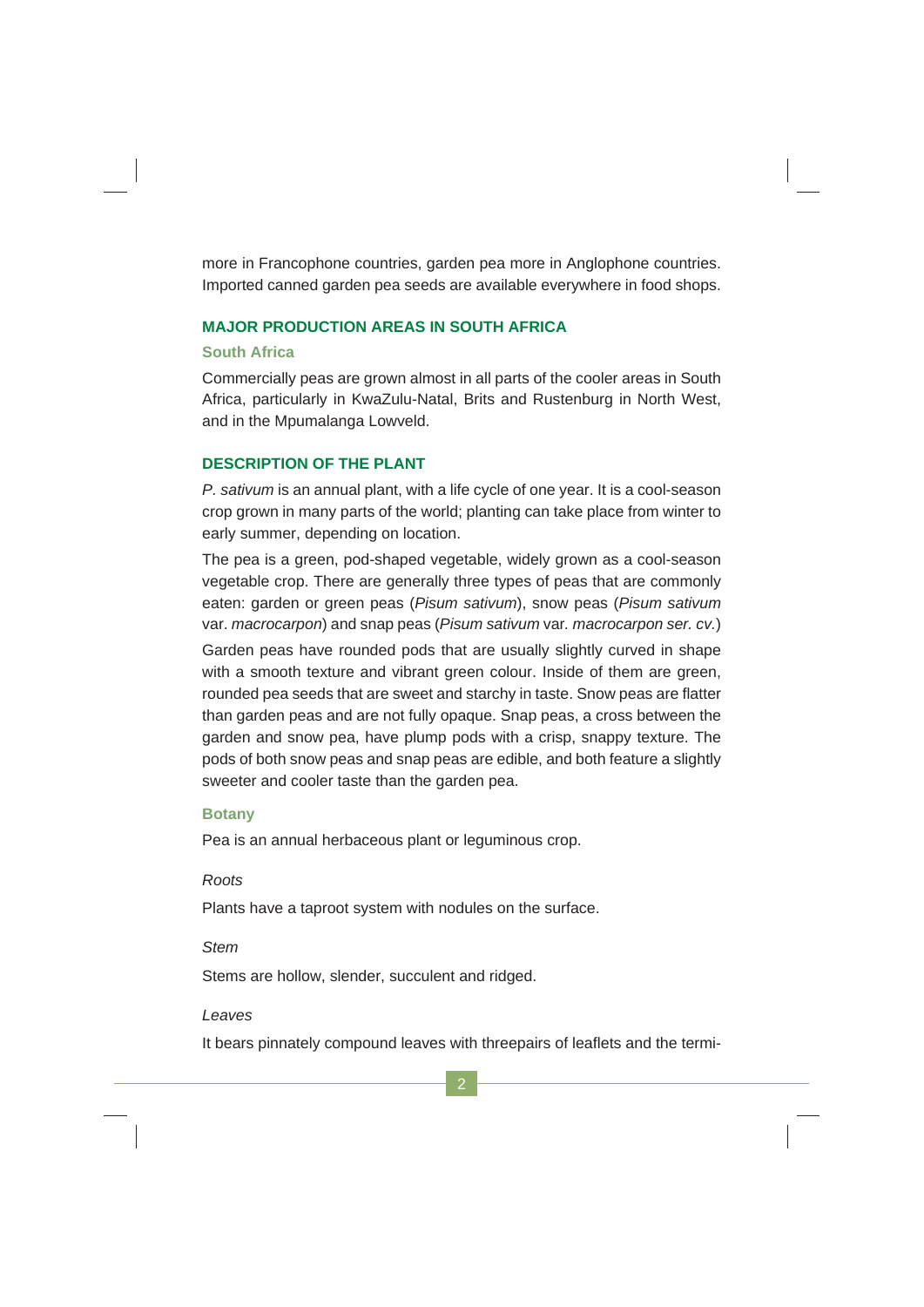nal one is modified into a branched tendril. At the base of the petiole, a large pair of stipules or bracts is found, and they cover the petioles in such a way that the leaves appear to be sessile.

#### *Flower*

The plants are succulent, erect (garden pea) with a plant height of 30 cm in garden pea and 50 cm to 75 cm in the case of field peas. Garden peas, being erect, remain erect while field peas have a tendency to climb when provided with a support.

Flowering usually begins 40 to 50 days after planting. Flowering is normally two to four weeks, depending on the flowering habit and weather during flowering.

The flowers are arranged in the form of an axillary raceme. The flowers may be reddish, purple or white. They are self-pollinated and develop into 5 cm to 9-cm-long, inflated or cylindrical pods containing five to 11 seeds inside them.

#### *Seeds*

Seeds are globose or angled, smooth or wrinkled, whitish, grey, green, or brownish; 100 seeds can weigh from 10 to 36 g.

#### **CULTIVARS**

The following varieties (listed in order of maturity) have wrinkled seeds and are resistant to fusarium wilt.

Early

- Daybreak (54 days to harvest; 50 to 60 cm tall, good for freezing)
- Spring (57 days; 56 cm tall; dark green freezer peas)

# Main season

- Sparkle (60 days to harvest; 46 cm tall; good for freezing)
- Little Marvel (63 days; 46 cm tall; holds on the vine well)
- Green Arrow (68 days; 71 cm tall; pods in pairs; resistant to fusarium and powdery mildew)
- Wando (70 days; 60-76 cm; withstands some heat; best variety for late spring planting)

Sugar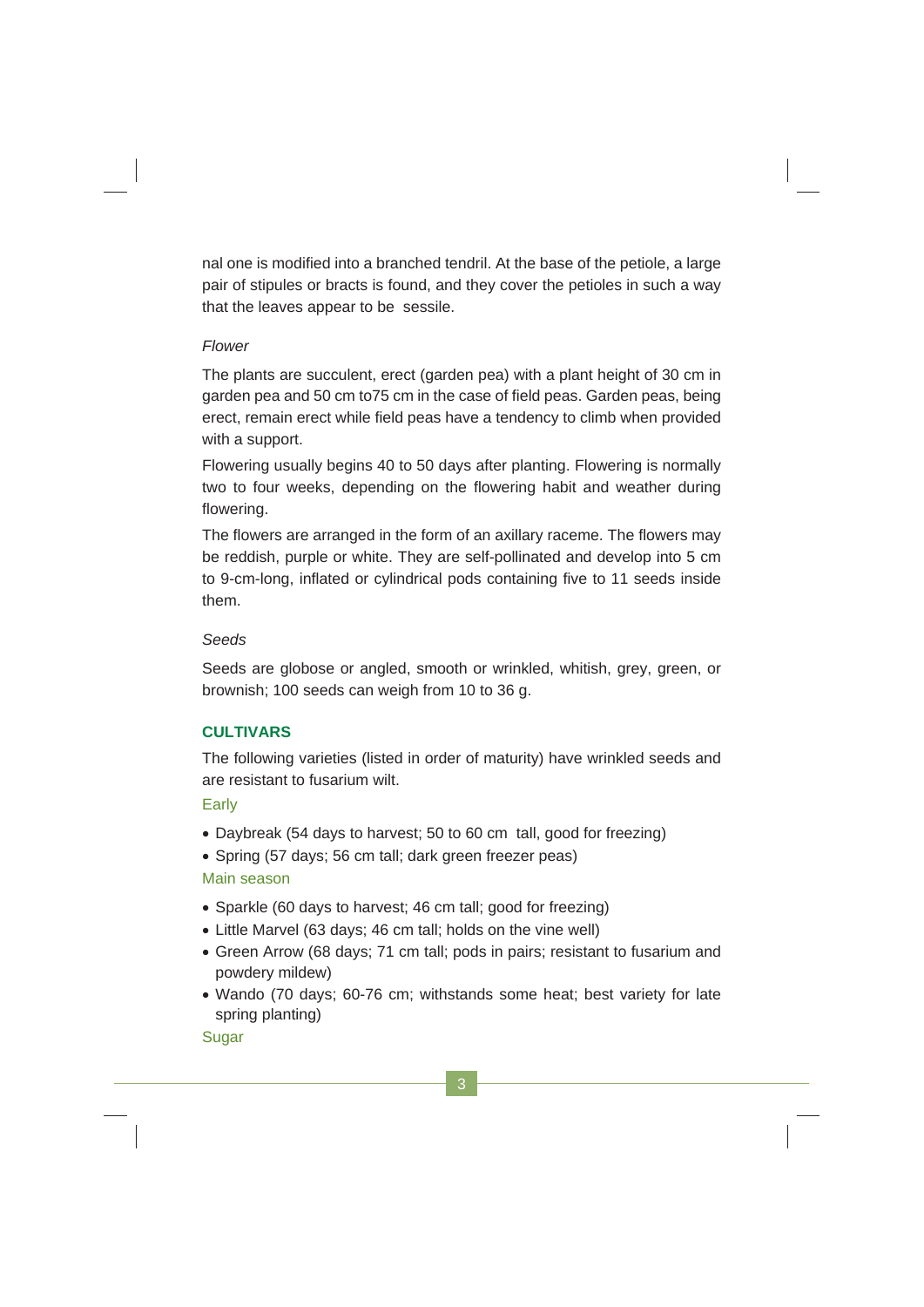- Snowbird (58 days; 46 cm tall; double or triple pods in clusters)
- Dwarf Grey Sugar (65 days; 60 to 76 cm)
- Snowflake (72 days; 56 cm to harvest; high yield)

#### **CLIMATIC REQUIREMENTS**

## **Temperature**

Peas are grown in varied weather conditions. It requires cold and dry climate. The longer cold spell helps in increasing yield. Pea seed can germinate even at a minimum temperature of  $50^{\circ}$ C but the process is slow. The optimum temperature for germination is about 22<sup>o</sup>C. At higher temperatures, germination is rapid. Optimum means that the temperature for good growth is between 10<sup>o</sup>C to 18<sup>o</sup>C.

#### **SOIL REQUIREMENTS**

Peas can be grown on all types of soils but it prefers well-drained sandy loam soils. The soils should rich an organic matter as it enhances better growth by supplying nutrients at a slower rate. It does not thrive in highly acidic or alkaline soils or saline soils. It grows best at a pH of 6,5. If the pH is less than 6,0, then it should be amended to improve the soil conditions.

#### **Site and soil**

Peas need an open position in full sunshine and an open soil that has plenty of air between the crumbs. Air is essential for the bacteria that live on the roots of the pea plant to thrive. The bacteria pass nitrogen to the plant in return for sugars. The soil should be neutral or slightly limy, a requirement of most vegetables, and lime status should be adjusted with lime if necessary. Peas prefer soil that does not dry out. The ideal is a silty loam, soft and moist, but not heavy. Well-rotted compost added to light soil improves it and it helps to open up heavy clay soils. If soil conditions are right, peas are very easy and very successful.

## **PART 2: Cultivation practices**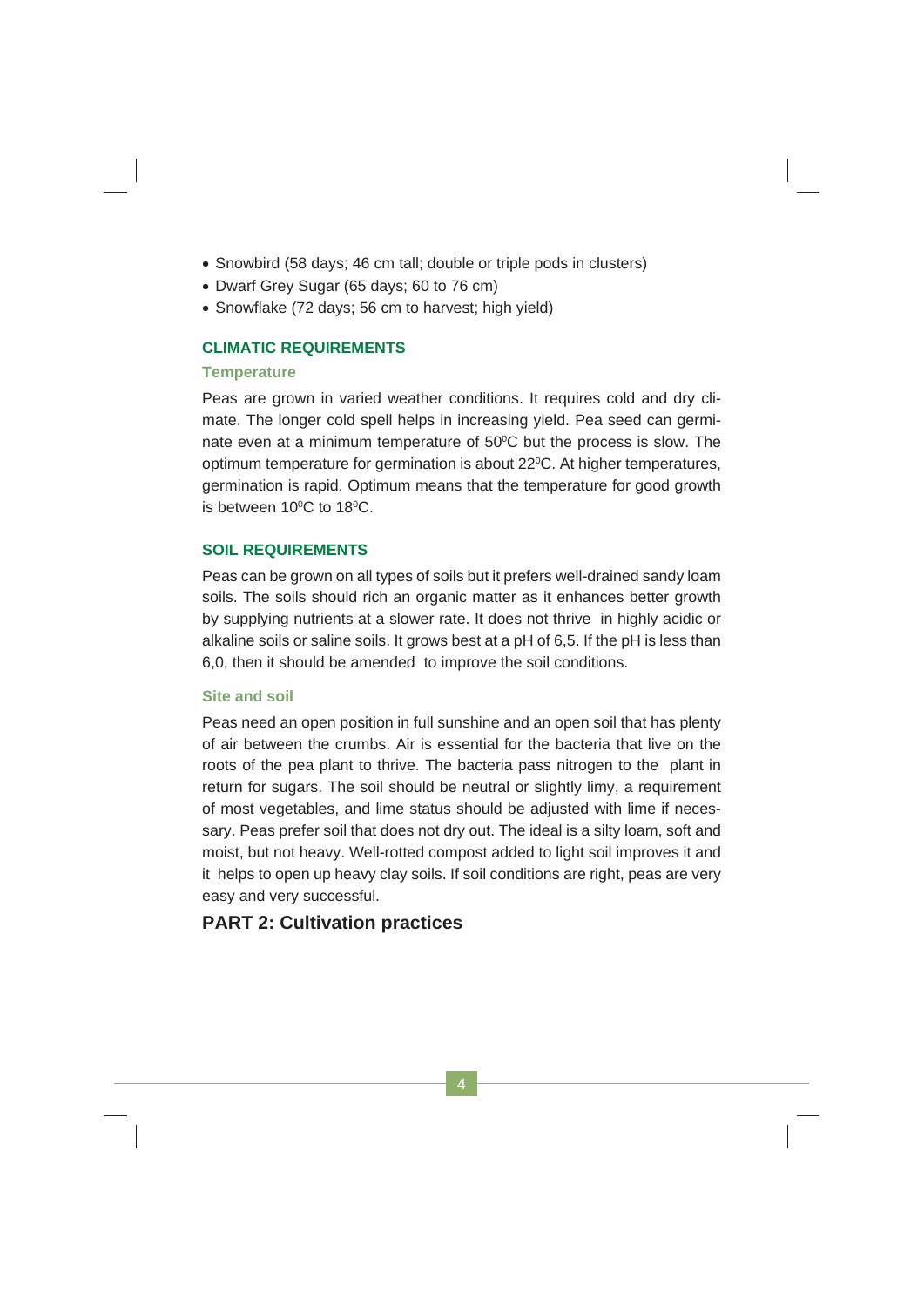# **PROPAGATION**

Pea is propagated by seed. Approximately 1 000 seeds' weight ranges from 100 g to 500 g.

# **SOIL PREPARATION**

The field should be prepared well by two to three ploughings. The soil should not be much pulverised and fine. However, it must be free from weeds and stubble of the kharif crop grown earlier. Well-decomposed farmyard manure at 25 to 30 t/ha along with 100 kg dolomite per hectare should be applied during final ploughing. After ploughing, the field should be levelled well for proper distribution of irrigation of water.

#### **Seed and seedbed treatments**

#### *Seed treatment*

Pea seeds may be treated with *Rhizobium* culture. The bacterium used for inoculation is *Rhizobium leguminosarum*. This will not only help to fix atmospheric nitrogen but also to reduce manure application. There are three methods by which pea seeds can be treated. The methods are as follows:

- Depending on seed rate, the required quantity of jaggery is boiled in water and cooled.
- *Rhizobium* inoculation (1,5 kg/ha) is sprinkled, mixed in jaggery solution and mixed with seed followed by drying in the shade.

#### *Soil treatment*

The *Rhizobium* inoculum is mixed with the required volume of soil and spread over the field.

Soil application: If *Rhizobium* inoculum is not available, 200 kg of soil (2-10 cm surface soil) can be collected from a particular area, where *Rhizobium* had been applied before or a leguminous crop had been cultivated luxuriantly, and should be broadcasted over the field.

The seed should not be exposed to direct sunlight after treatment with *Rhizobium* inoculum. It should be kept in mind that this inoculation may add nitrogen up to 50 kg per hectare.

# **PLANTING**

#### **Planting period**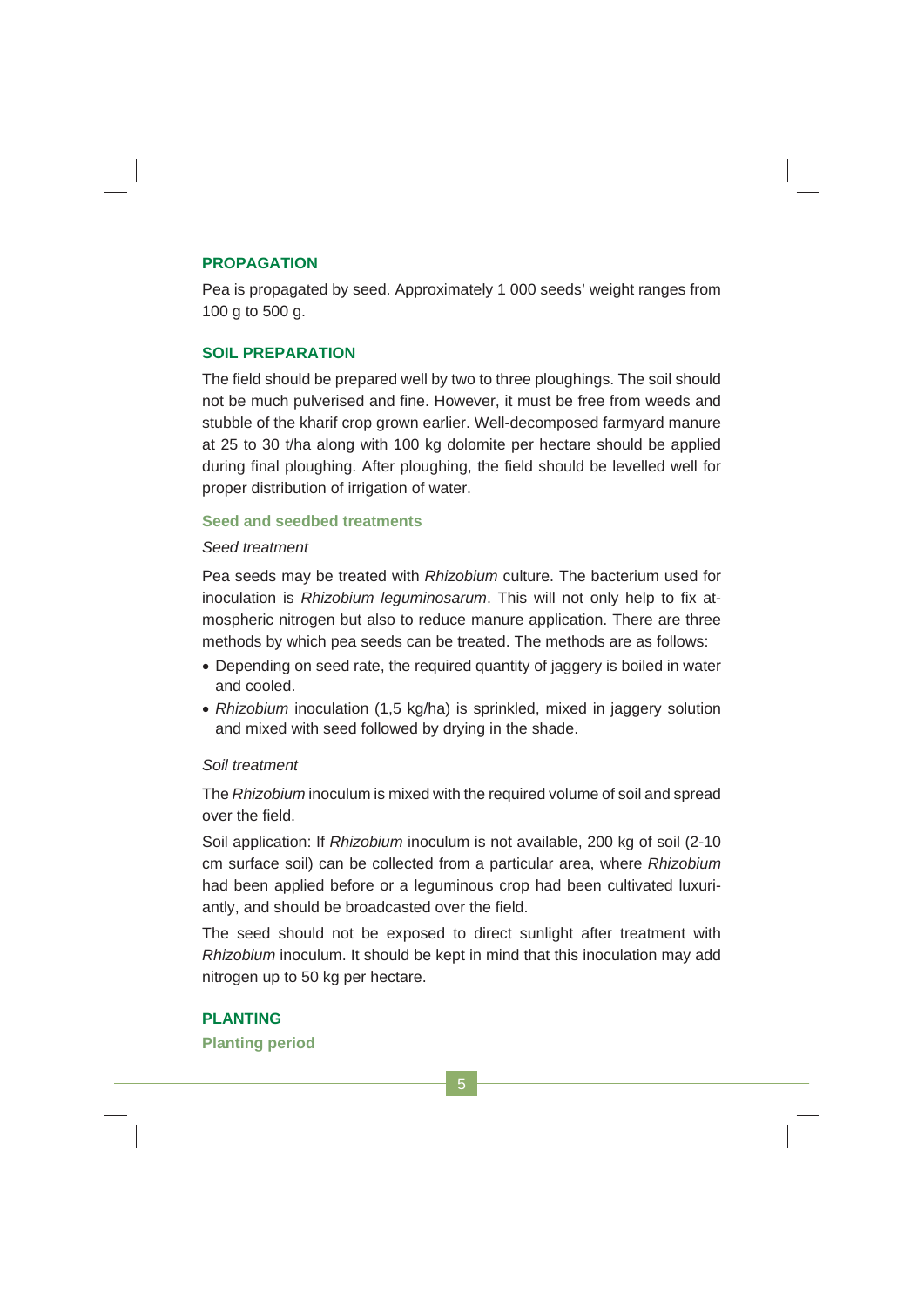Peas are normally sown directly where they are to grow to maturity, but they can also be sown early in pots, in a greenhouse, to bring on plants for planting out. Otherwise sow early in March, second sowing in April, third sowing in May and late sowing using early varieties in June or even into early July.

Cultivate the soil well and leave it soft and open. There is generally no need to apply any fertiliser if the soil is fertile and has been fertilised for previous crops and organic material added in previous years. Make a shallow drill about the width of a spade-head and 5 cm deep. Scatter pea seeds along the drill or space these evenly about 20 or 30 peas per metre of row in single or double lines. Cover with soil using a rake to draw it over them. Do not sow in wet or poorly cultivated soil; wait a week or two until it dries. Peas tend to rot in cold, wet soil.

Timely sowing is essential for optimum yields because late-sown crops are often affected by low moisture availability and heavy aphid infestation at medium altitudes and by frost at high altitudes.

| Type         | Sow.          | <b>Harvest</b>    | Sow to harvest<br>(weeks) |  |  |
|--------------|---------------|-------------------|---------------------------|--|--|
| First early  | March to June | June to September | 12                        |  |  |
| Second early | March to June | June to October   | 14                        |  |  |
| Main crop    | March to June | July to October   | 15                        |  |  |

#### **Planting dates and harvesting schedule**

#### **Spacing**

Garden pea is sown rather densely, with plant densities up to 80 plants per square metre. The seed should be sown 4 to 7 cm deep. Approximately 60 to 200 kg/ha of seed is required, with the highest rates for garden pea.

Another important step to consider when planting peas is to plant peas 3 to 5 cm deep and 2 cm apart in single or double rows. Allow 46 to 60 cm between single or pairs of rows. Allow 20 to 25 cm between double rows in pairs.

The peas can be sown directly into the garden as soon as the soil can be worked about five weeks before the last expected frost. Place the seeds about 3 cm deep, about 10 cm apart into rows that are about 1 m apart. For correct straight rows a string can be used as guidance (pulled tense from one end of the row to the other end). Building a small fence with chicken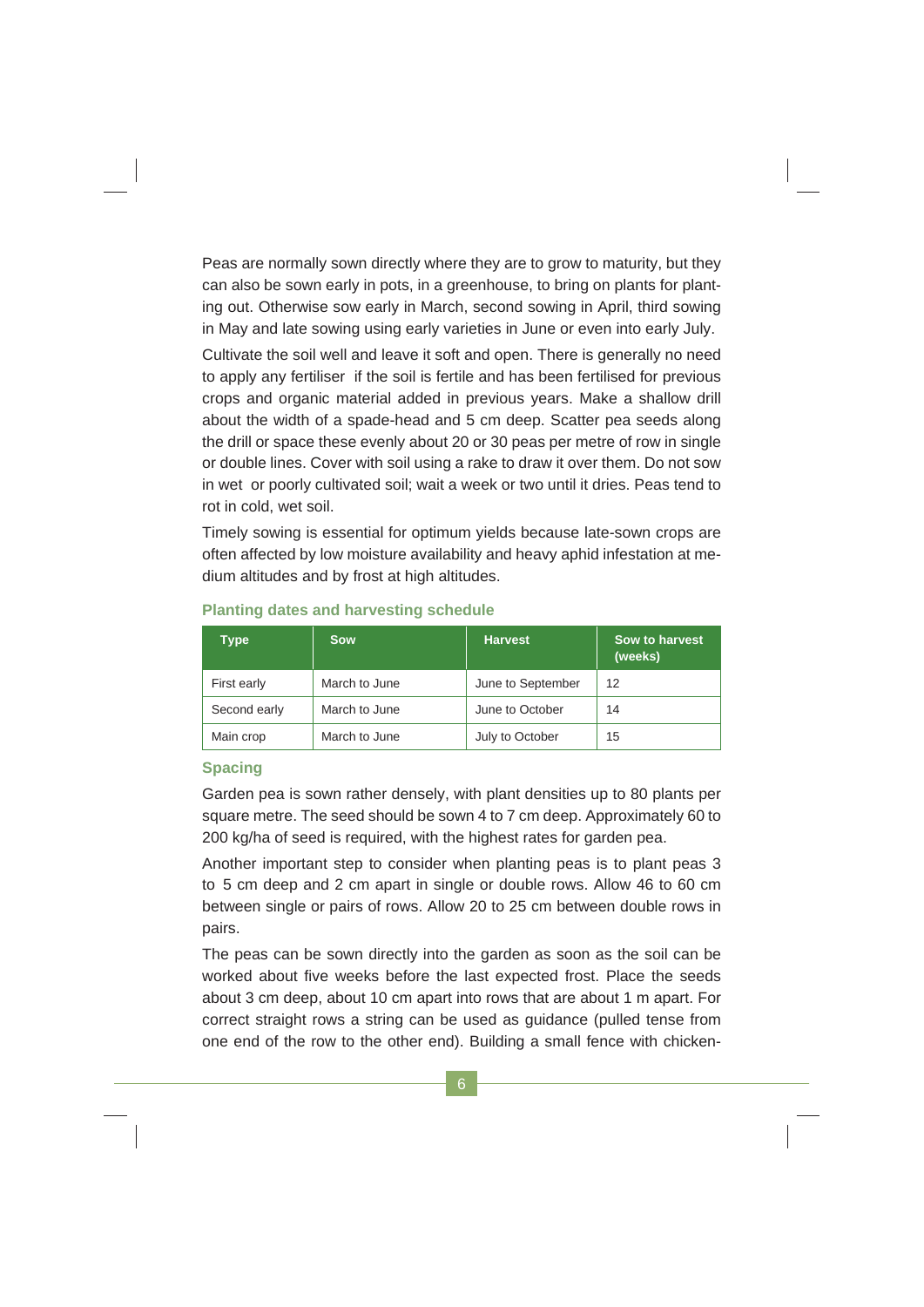wire, or using climbing guides is also an important step for vining varieties. This is done by guiding the young plants towards the support structure as soon as they start developing long enough shoots to climb.

This keeps the vines free of dirt and too much moisture, which cause the pea plants to rot. Water the peas after planting and keep them moist. Too moist conditions are normally not healthy for pea production. When the plants start to grow, some extra water is essential because the plant development needs more moisture at this stage. The peas will be ready for harvest about three weeks after the first few flowers. The plants should be fertilised about once a month with any fertiliser with a low nitrogen content.

#### **Seeding rate**

About 70 to 75 kg seed is required for one hectare of land.

#### **FERTILISATION**

For an ideal crop it is required to apply about 25 to 30 t/ha of well decomposed organic manure like compost or farmyard manure (FYM) in case of very light soils. Apart from application of manures, it is essential to treat the seed with *Rhizobium* inoculum for better nodulation, plant vigour and higher grain yield. Initially the crop should be supplied with vermicompost/bokashe/ oilcakes or any organic manure at 10 kg/ha as a starter dose.

#### **Field fertilisation**

The total uptake of a crop yielding 5 to 6 t of seed per hectare is 30 to 35 kg/ ha P and 200 to 250 kg/ha K. Garden pea responds well to a starter dose of N fertiliser, even when nodulation occurs. An indicative fertiliser recommendation on light medium-rich alkaline soils is 40 kg N, 50 kg P, 150 kg K and 30 kg Mg per hectare.

#### **IRRIGATION**

The water requirement of peas is comparatively low. Presowing irrigation is essential for proper germination if the soil is dry. The frequency of irrigation depends on the type of soil and winter showers. Generally two to three irrigation intervals are required. Soil moisture deficit reduces growth and hampers nodulation.

Frequent irrigation should always be avoided (as excess moisture results in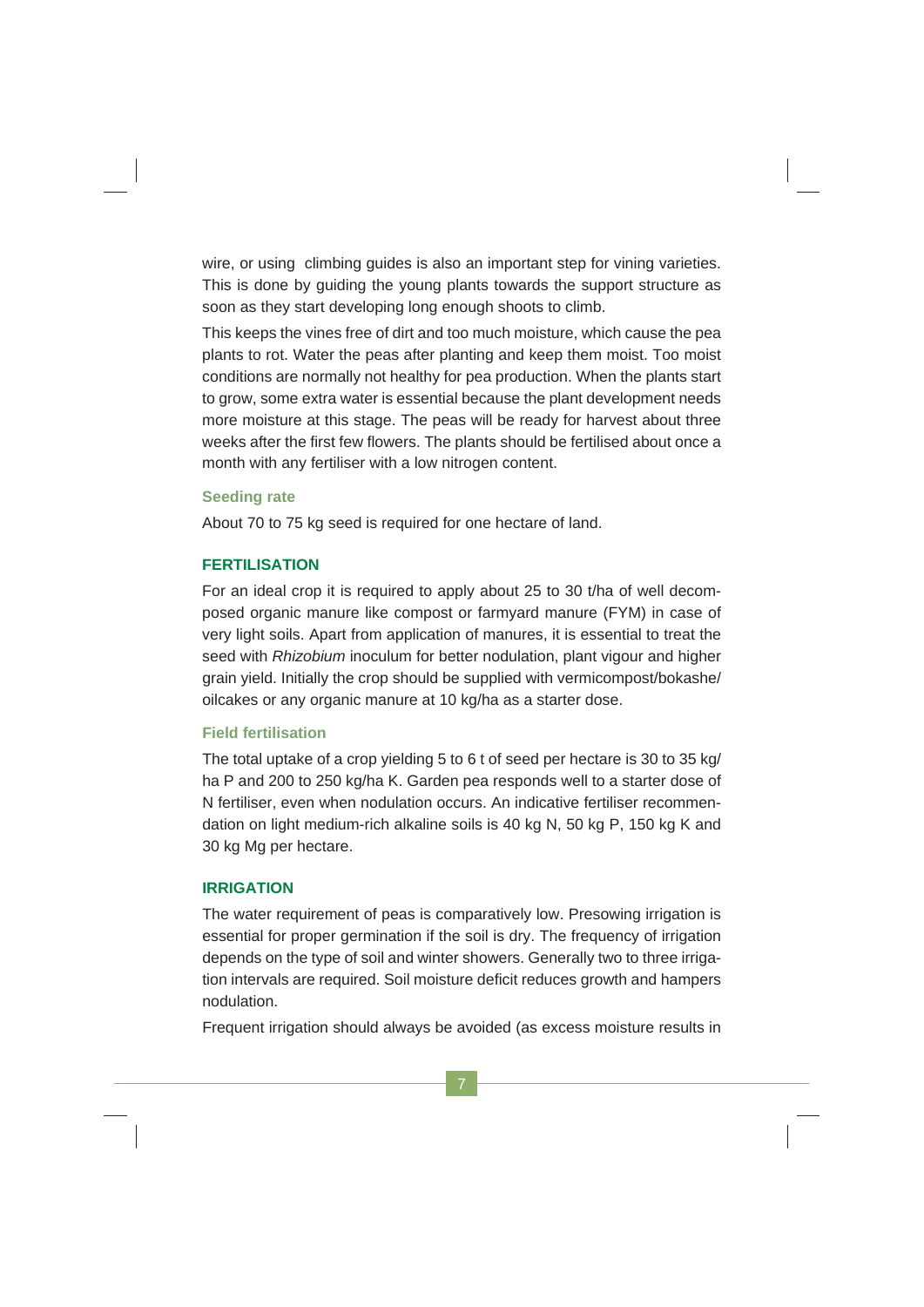yellowing of the crop, reducing the yield) but the crop must be provided with irrigation at the pod-filling stage and when frost is expected during the growth period. Furrow irrigation is generally used for irrigating peas but the sprinkler irrigation method is better. Moisture stress conditions during flowering and subsequent pod-filling stage severely limits the yield and the quality of the pods.

### **WEED CONTROL**

Weeds should be rigorously controlled. The critical period of weed competition is 3 to 8 weeks after emergence. The pea crop severely suffers because of weed growth at the early stages. This may be the result of wider spacing given for hand picking of green pods or for slow growth of pea during the early stage. Later the crop smothers the weed growth by covering the ground.

Generally 2 to 3 weedings are necessary to keep the field free from weeds. Manual weeding is better than mechanical weeding as it may damage the root system. Weeding at later stages is avoided as it may also damage the crop by trumping and mechanical breakage of tender and succulent stems and branches.

Weeds can be controlled by hand weeding where labour is cheap, whereas chemical weed control is more practical in large-scale production. Early land preparation can encourage weed seeds to germinate so that they can be destroyed in subsequent cultivation.

# **PEST CONTROL**

The pea leaf weevil (Sitona lineatus) is an insect that damages peas and other legumes. It is native to Europe, but has spread to other states such as Alberta, Canada, etc. They are about 3,5 mm to5,5 mm long and are distinguishable by three light-coloured stripes running length-wise down the thorax. The weevil larvae feed on the root nodules of pea plants, which are essential to the plant's supply of nitrogen, and therefore diminish leaf and stem growth. Adult weevils feed on the leaves and create a notched "c-shaped" appearance on the outside of the leaves.

# Scouting and thresholds

Pea weevils thrive under cool, wet conditions and become less of a problem as the weather warms up. Damage to pea plants is more severe when grow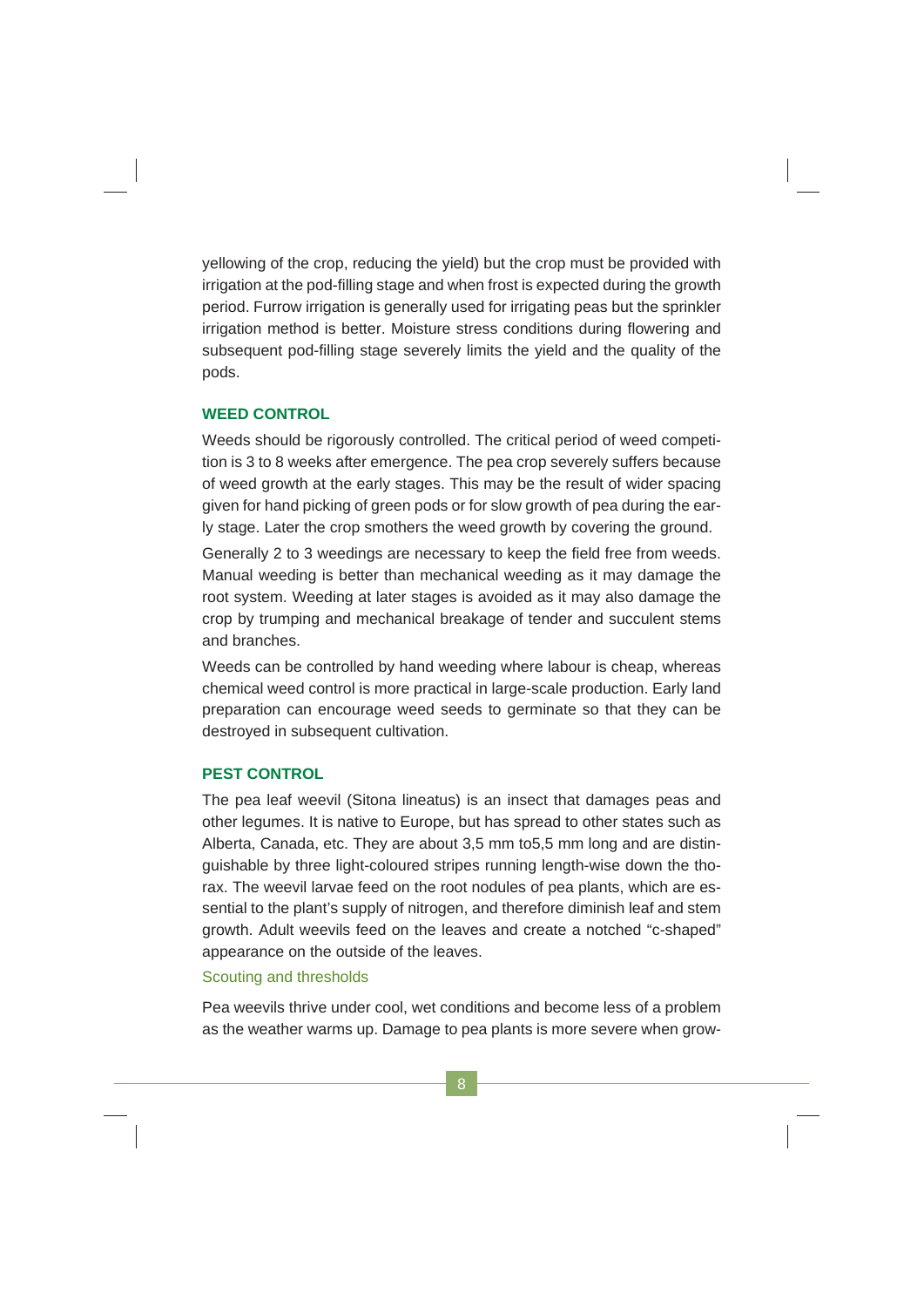ing conditions are cool and wet. Check emerging pea plantings by examining plants and rolling over dirt clods where adults may be hiding. Sweeping can be used for sampling adjacent fields where sufficient foliage has developed. Cone traps with aggregation pheromone also can be used. Economic damage can occur at densities as low as 33% adult weevils per seedling plant. Consider 25% growth-point injury on seedling plants an action threshold. Management: cultural control

Crop rotation and planting peas away from other legumes is useful. Irrigation and proper fertilisation may help crops outgrow defoliation.

### **Pod borers (***Etiella zinckenella* **and** *Helicoverpa armigera)*

The moths are medium sized with a wingspan of 2,5 cm and wing colour is grey with dark marginal lines interspersed with ochreous scales on the forewings. The early larvae are greenish and the full-grown ones are rosy with a purplish tinge.

### Damage and symptoms

The caterpillars enter the pods and feed on the seeds. The caterpillars also consume the flowers. Consumed flowers and holes on the pods are the characteristics of the presence of this pest.

## Control measures

Deep ploughing is likely to kill the diapausing pupae. The pest population can be kept under control by spraying a botanical pesticide prepared from neem seed.

#### **Pea leafminer (***Phytomyza atricornis***)**

It is a small insect with a large globular head and black thorax having yellow markings on the sides. It is a major polyphagus pest of pea.

# Damage and symptoms

Adults puncture the leaf either to lay eggs or to feed on the plant sap while the larvae feed on the leaf tissue as they mine. A series of triangular blotches in which eggs are deposited or irregular mined areas are the visible symptoms of attack by this pest.

# Cultural control

Remove and destroy the infested leaves identified by the mined areas and blotches.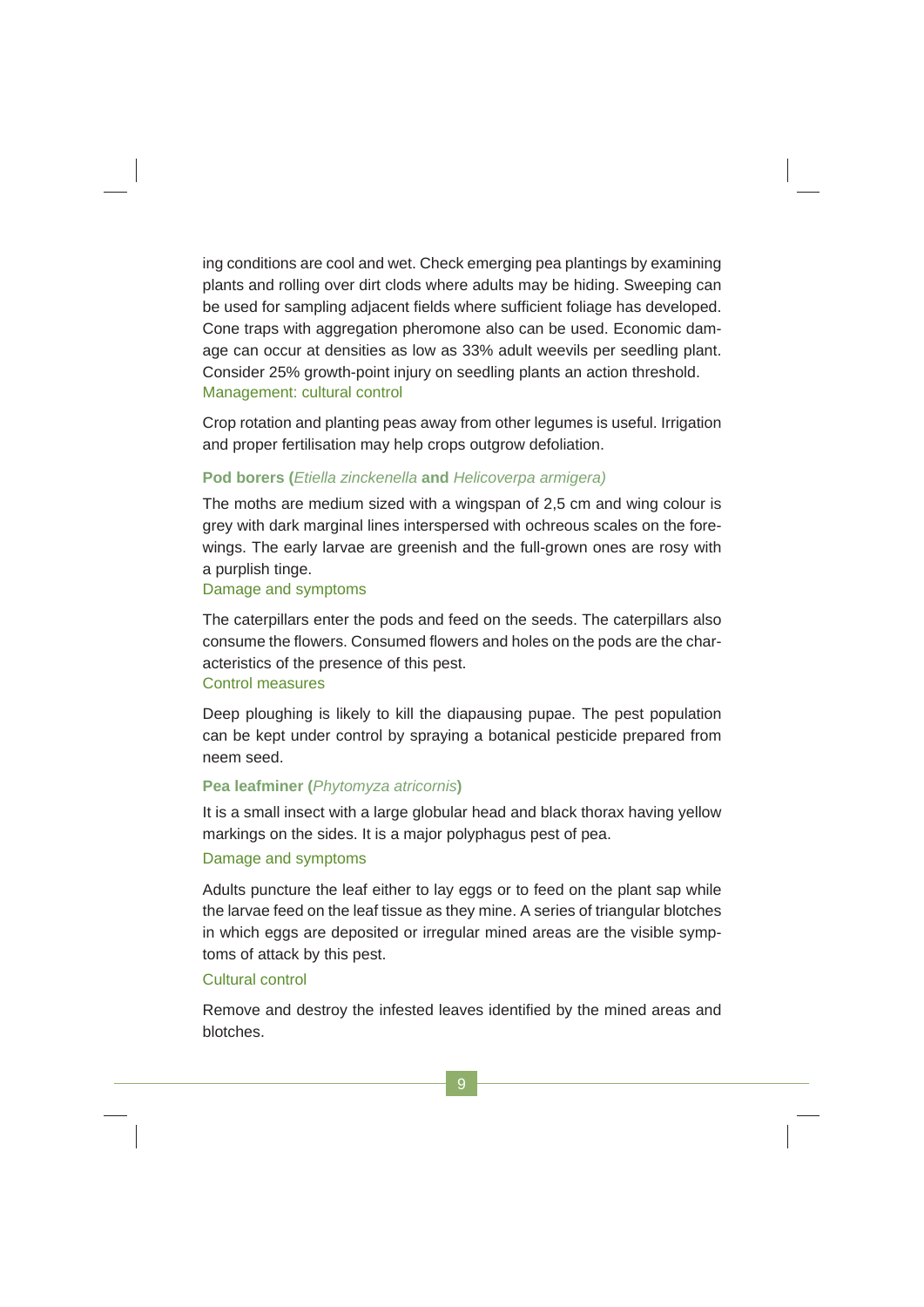# Biological control

The maggots of this pest are parasitised by the hymenopteran *Solenotus* spp. and *Neochrysocharis* spp. and *Opius* spp.

# **Aphids**

Affected area

Leaf

# **Description**

Small insects found on new stems and the underside of the leaf. They are usually green. They suck fluids from the plant, leaving a honeydew substance behind. Leaves turn pale yellow.

#### **Control**

Insecticidal soaps or a strong stream of water. Ladybug beetles are natural predators. A layer of aluminum foil under the plants reflects light to underside of leaves and may deter aphids.

#### **Cutworms**

Affected area

Above ground part of the plant

# **Description**

Plants are chewed off just above ground level. Cutworms are caterpillars that are up to 3 cm long and mottled or striped green, brown or grey. When they are disturbed, they roll up in a coil. They usually position themselves at the moisture line in the soil, moving up and down according to the water content. If the soil surface is dry, they will be found a couple of inches below the surface where the moisture begins. When plants have been newly watered, they will be at the surface.

#### **Control**

Put a cardboard collar around new transplants to extend 2 to 5 cm above and below soil level.

**7.5 Slugs and snails** Affected area

Entire plant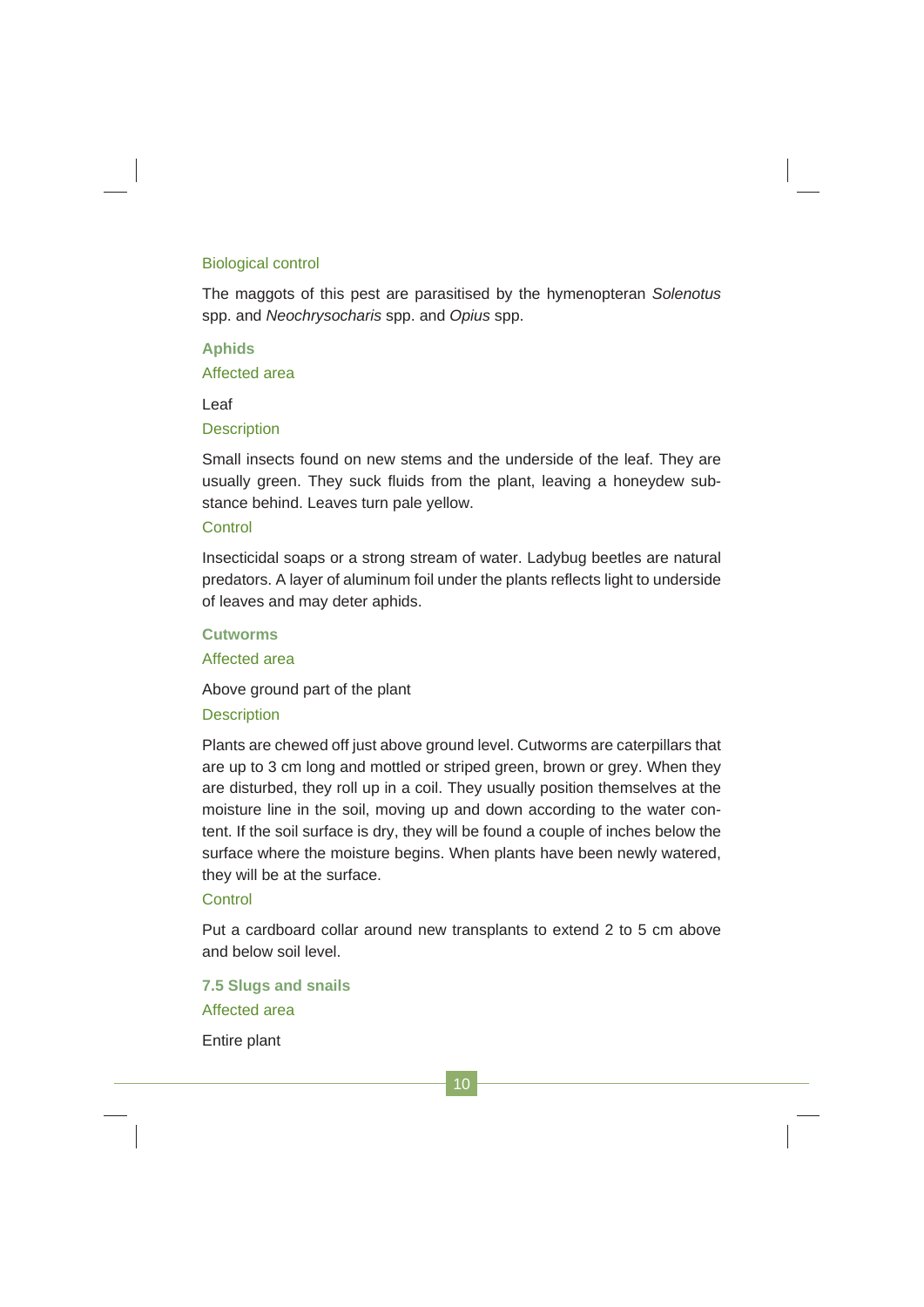#### **Description**

Large parts of young plants missing. Control

Slugs and snails are very susceptible to desiccation (drying) and require a moist, shady place to live. Cultural practices which promote a sunny and dry environment will discourage them. Avoid too frequent watering, allowing the soil surface to dry out between irrigations. Keep the garden free of debris, boards, bricks, and stones where they hide. Hand picking these pests is very effective. Create traps for hand picking by laying boards in the garden. Slugs and snails will congregate under them. Lift the boards each morning and collect the slugs and snails.

Dispose of them completely as they will crawl back if tossed out of the garden, and eggs inside dead pests can still hatch to produce more of these pests. Slug and snail bait containing metaldehyde can be placed near food plants as long as they do not contact edible portions of the crop. It is most effective when moistened, but not waterlogged. Snail bait attracts slugs and snails from several feet away so bait stations are effective. Stations help protect birds, pets and other non-target animals which are also attracted to the bait.

Place small piles of bit under a slightly propped up board or use a container such as a cottage cheese or yogurt carton. Bury the carton to the mouth of the container. Place a small quantity of commercial bait inside and moisten with apple juice, orange juice or water. Cut a hole in the lid to allow access and place lid on container. Containers may also hold beer or yeast water to attract slugs and snails in, where they drown. Place bait stations wherever slugs and snails are active or around the perimeter of the garden.

# **8. DISEASE CONTROL**

# **8.1 Wilt of pea (***Fusarium oxysporum f. sp. pisi***)** Symptoms

The plants become stunted, pale yellow green, with leaves curled down-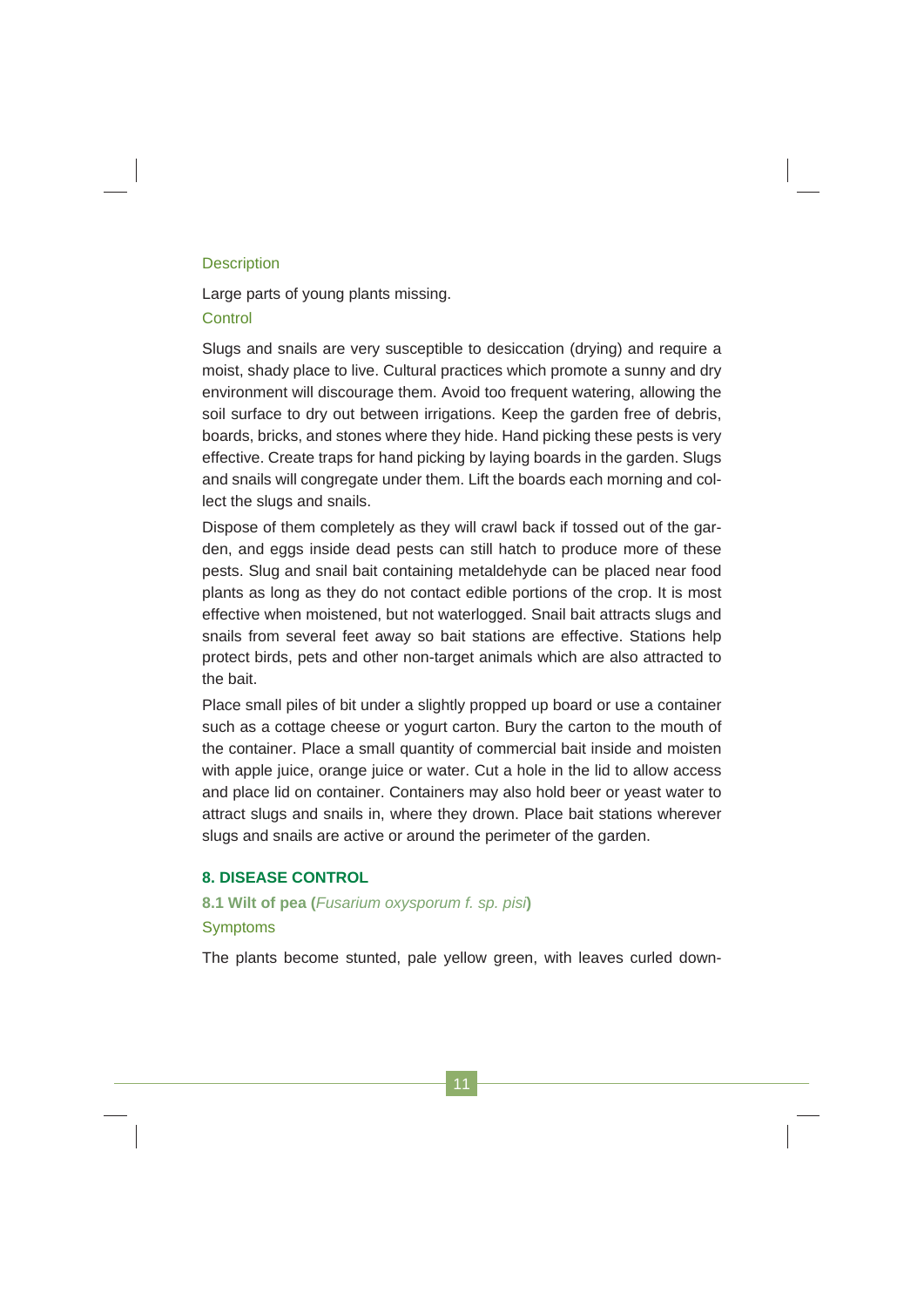ward. The stem becomes thickened and brittle at ground level. As a result the plants wilt and die off prematurely. The disease may cause more or less circular bare spots in the field, enlarging each year if peas are planted continuously. The disease is favoured by high soil moisture.

# Control measures

- Select wilt resistant varieties.
- Avoid early sowing to escape high humidity and high temperature which are congenial for the disease.
- Crop rotation for at least 2 to 3 years with suitable non-leguminous crops should be followed.

#### **8.2 Powdery mildew of pea (***Erysiphe pisi***)**

The disease occurs worldwide and is much more serious than other diseases of pea because it occurs more frequently and covers a larger host surface area. It is worst in dry weather. Early varieties are less damaged. Varieties maturing in January usually escape the maximum intensity of the disease. Affected area

Leaf

#### **Description**

This disease is characterised by small lesions that appear on the upper surface of the lowest and older leaves. These lesions are scattered on the leaves and as they mature and develop they look like white, powdery areas. Severely infected areas may even look blue-white.

# Symptoms

The powdery mildew first appears on the leaves and then on other green parts of the plant. Its attack is characterised by the formation of white, floury patches on both sides of the leaf as well as on tendrils, pods and stems. These patches originate as minute discoloured specks from which a powdery mass radiates on all sides. When the disease has advanced, large areas on the aerial parts of the host may be covered with these white, floury patches. The superficial mass consists of mycelium and spores of the fungus causing the disease.

#### Control measures

- Burn infected pea stubble soon after harvest where practicable.
- Avoid late sowing of the crop.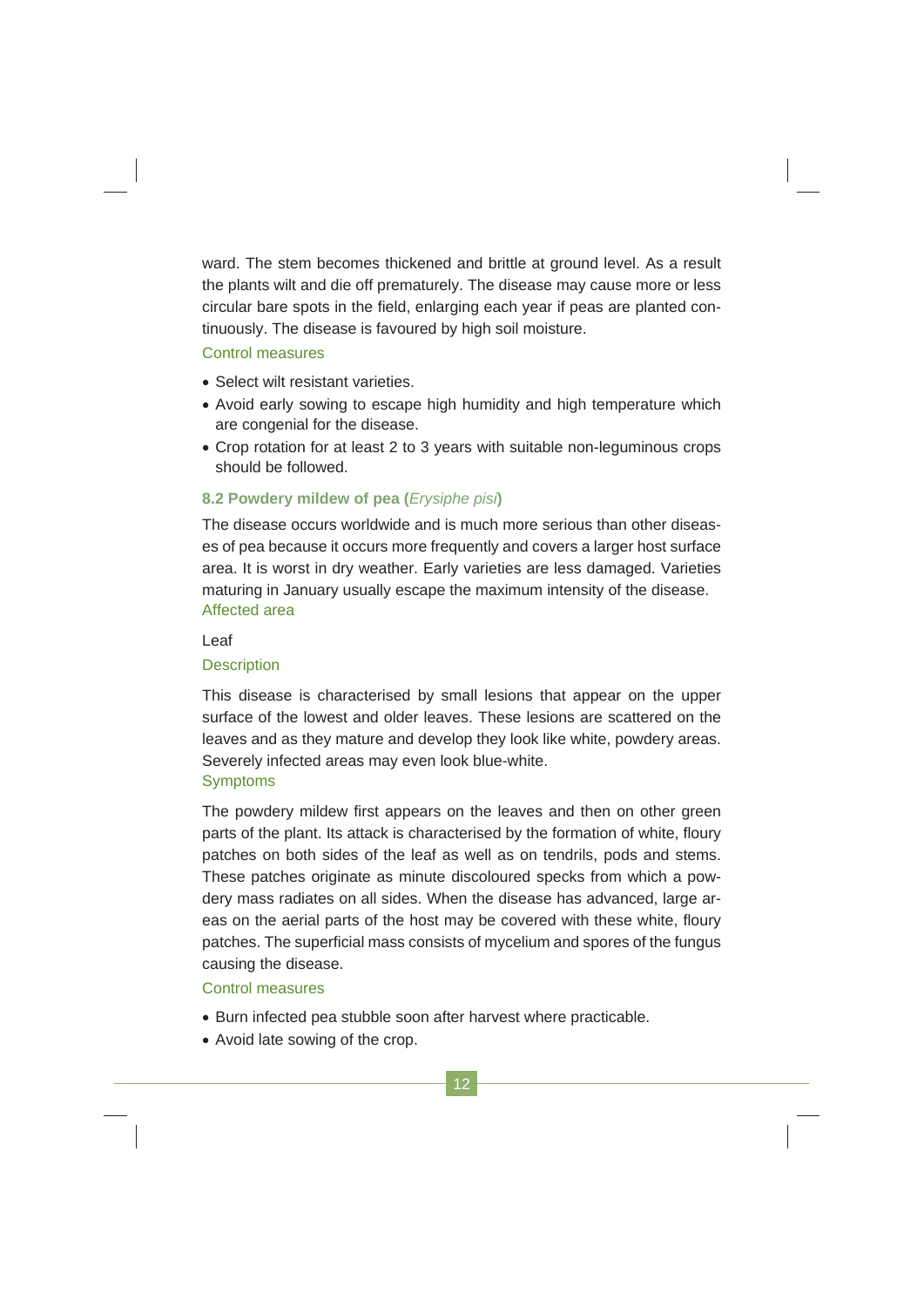- Avoid sowing field pea crops adjacent to last season's stubble.
- Control volunteer field peas which can harbour the disease.
- Leave 4 years between field pea crops in the same paddock.
- Use treated seeds.
- Also, planting early and using sprinkler irrigation will minimise the chances of having a crop infected with powdery mildew.

Several fungi such as *Ampelomyces, Cladosporium, Tilletiopsis, Verticillium* and insects (*Thrips tabaci*) have been reported to parasitise the powdery mildew on the host surface.

**8.3 Downy mildew of pea (***Peronospora pisi* **Syd***.)* Affected area

Leaf

#### **Description**

This disease is characterised by stunted and distorted plants with fungus growing on all the plant surfaces. These plants may turn yellow while producing more fungi for secondary infections. The plant will develop lesions that are greenish, yellow to brown in colour on the upper leaf surfaces and mouse-grey, fluffy areas on the undersides of the leaves directly under the upper lesions.

#### Control measures

- Use resistant cultivars.
- Crop rotation for at least 2 to 3 years helps in reducing the primary inoculum.
- The diseased plants should be removed and burnt soon after detecting in the field.

#### **8.4 Rust of pea (***Uromyces* **spp***.)*

Two species of Uromyces occur on cultivated pea viz. Uromyces pisi and U. fabae. It also causes considerable losses to pea cultivation.

#### Symptoms

The earliest symptom is the development of aecia in round or elongated clusters in February or even later. Pycnia are infrequent or rather inconspicuous. All the spore stages develop on every green part of the host, including pods. The uredial pustules develop on both surfaces of the leaves as well as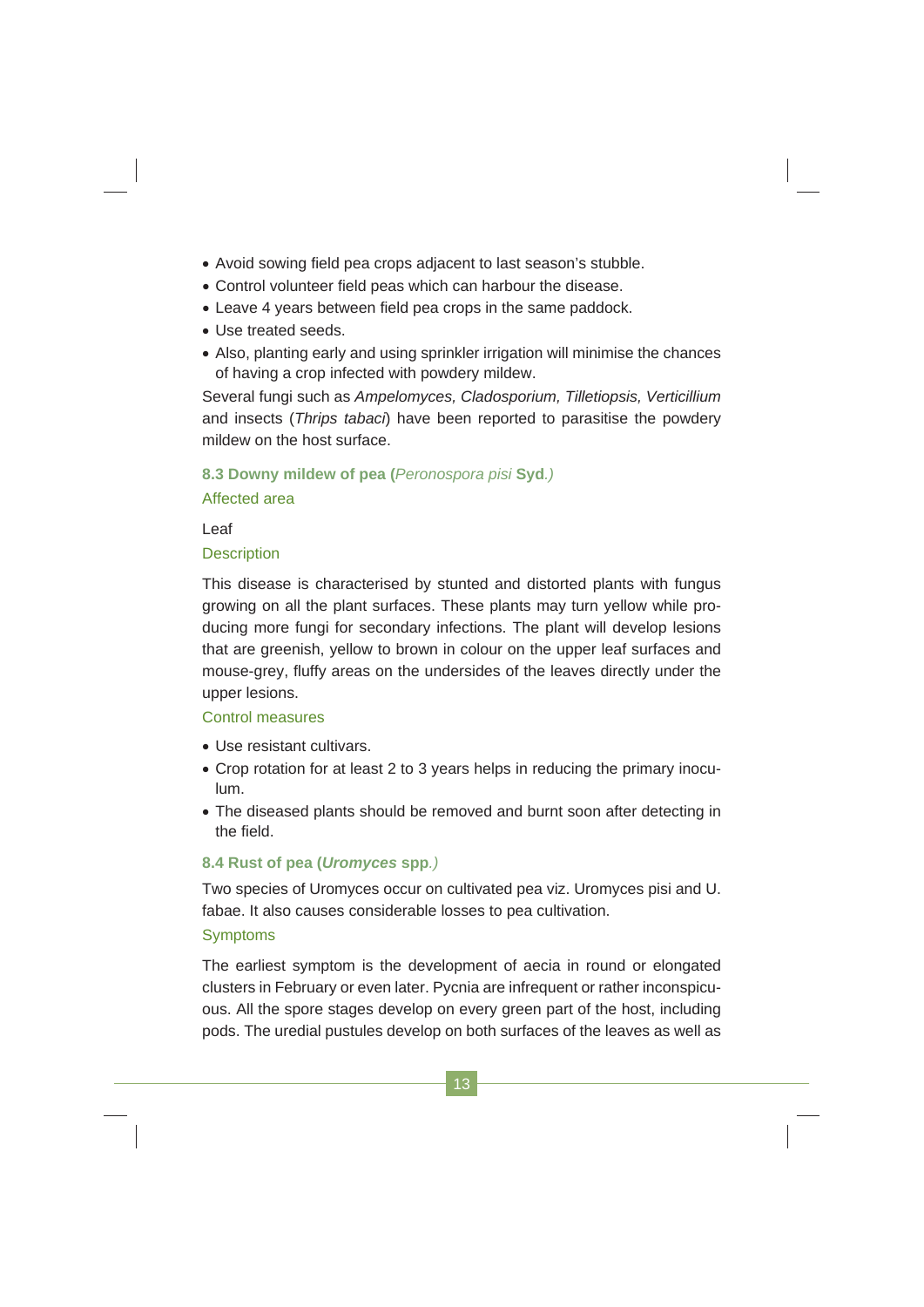on other parts. They present a powdery, light brown appearance. The telia occur in the same sorus as the uredia and develop from the same mycelium. They are formed on the leaves but most commonly on stems and petioles. They are dark brown or almost black in colour.

# Control measures

- Destroy all diseased plant debris after harvest.
- Follow suitable crop rotation with non-leguminous crops.

**8.5** *Fusarium* **wilt**

Affected area

Leaf:

#### **Description**

Yellowing of lower leaves, stunted growth, wilting, and eventually dying off.

# **Control**

- Pull up and destroy infected plants.
- Rotate the planting location.
- Use disease-resistant varieties.

# **8.6** *Aphanomyces* **root rot**

Affected area

Root

# **Description**

This disease is characterised by firm, straw-coloured lesions that are found on the roots. These lesions spread through the cortex and eventually develop a discoloured root system. The disease can be visible one to two weeks after the infection occurs. The best form of control is to check fielding before planting and avoid infested fields.

# **Control**

There are no resistant cultivars available for control at this time.

# **8.7 Bean leaf roll virus**

# Affected area

Above-ground part of the plant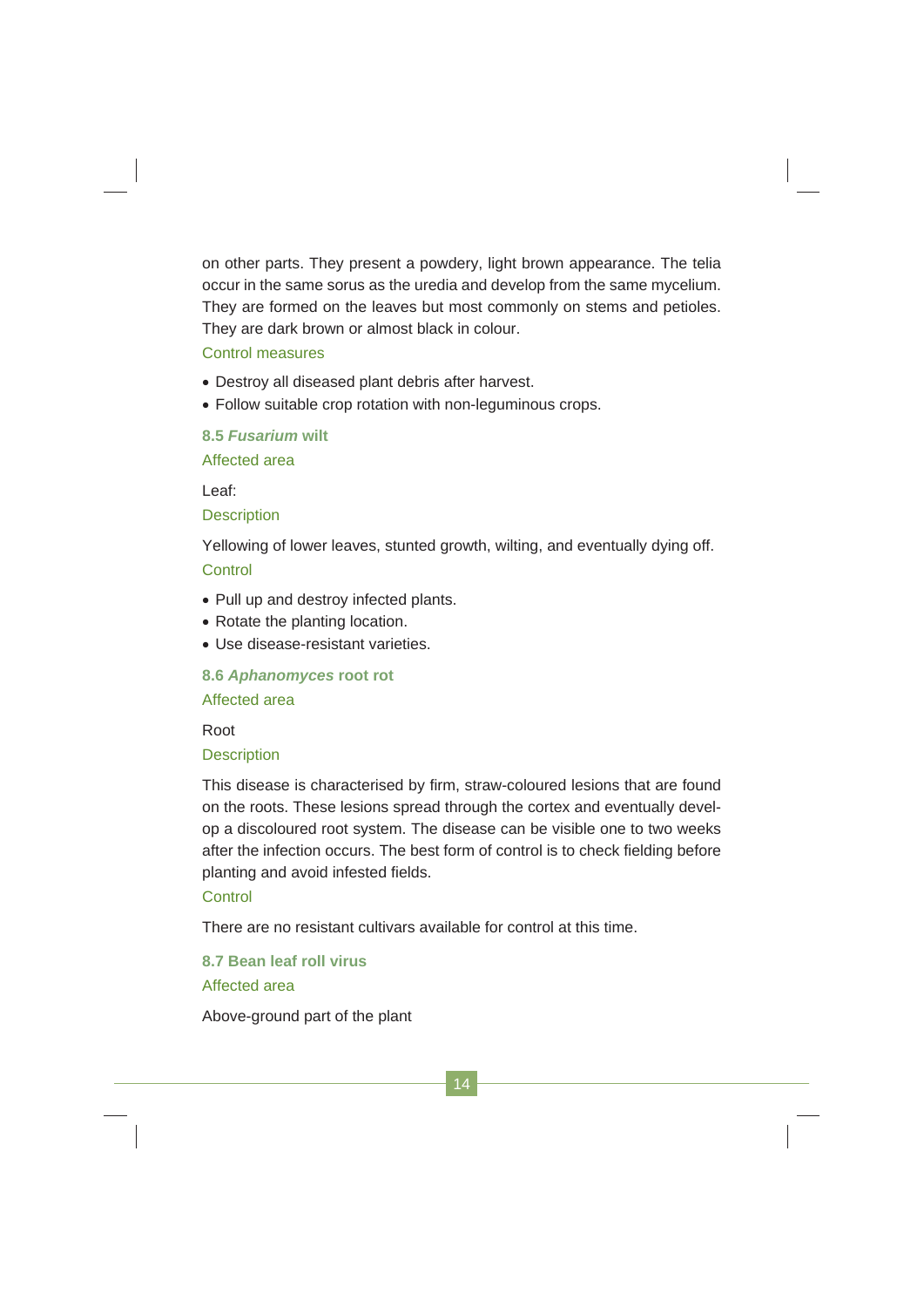# **Description**

This disease is characterised by plants that are suffering from severe stunting and often die off before they bloom. As the disease progresses and matures, the stunting will continue and the plant may experience yellowing of the entire plant and sudden collapse, leading to die off. **Control** 

The best form of control is to use resistant cultivars.

**8.8 Pea enation mosaic** Affected area

Above-ground part of the plant

**Description** 

This disease is characterised by plant distortion, as the plant is still young. As the plant grows and matures, it may take on symptoms of stunted plant growth, yellow spots, leaf and pod distortion and reduced seed size and

quality. **Control** 

The best form of control is the use of resistant cultivars.

**8.9 Pea seed-borne mosaic**

Affected area

Entire plant

**Description** 

This disease is characterised by stunted and malformed plants that may also never reach maturity.

**Control** 

The best form of control is to use resistant cultivars.

**8.10 Pea stunt**

Affected area

Entire plant

**Description** 

This disease kills off young plants very early before they get a chance to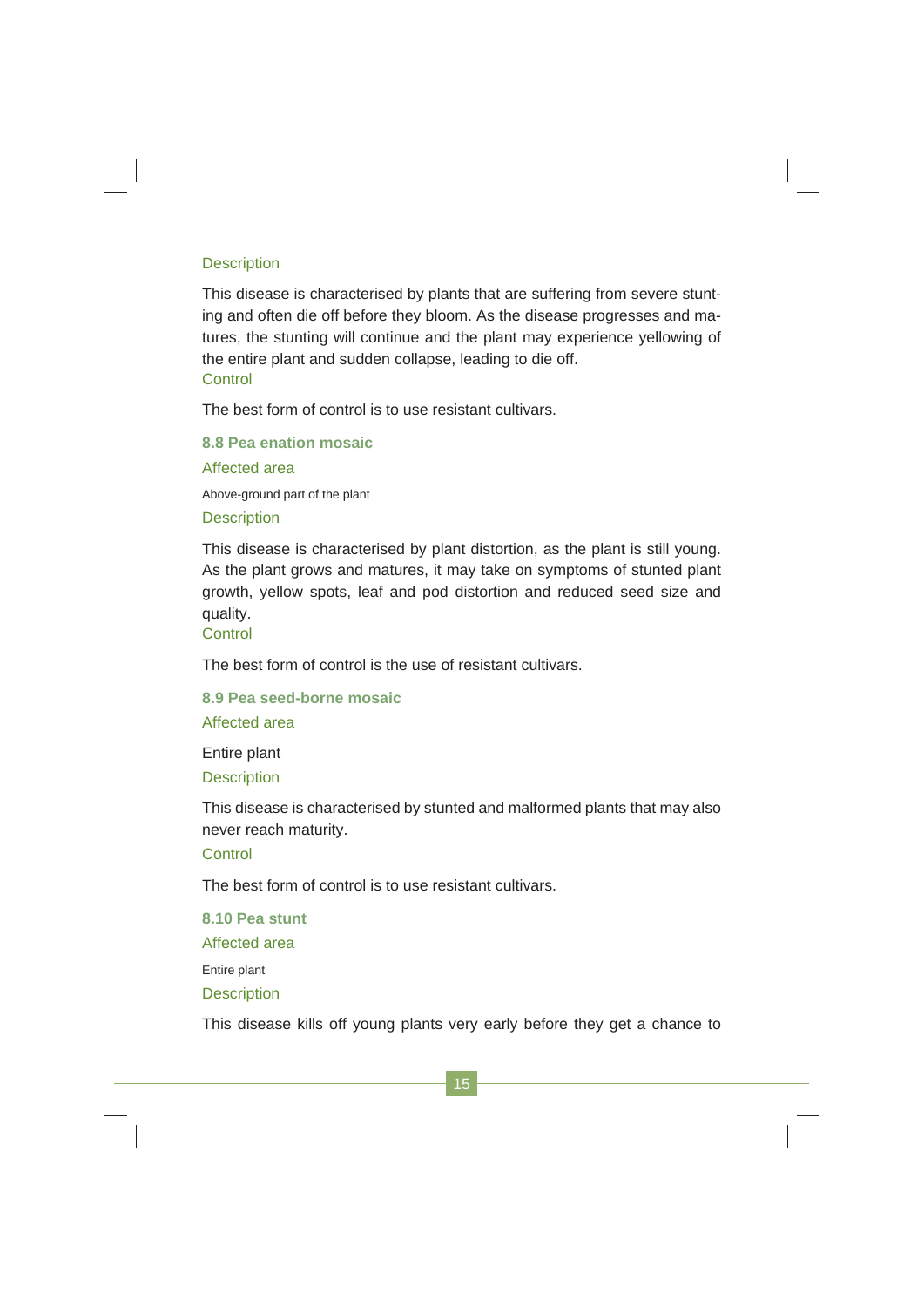bloom. As the plants become older, the infections will cause stunted growth and terminal rotting.

#### **Control**

The best method of control is to use resistant cultivars.

**8.11** *Rhizoctonia solani* **seedling rot**

Affected area

Seed

**Description** 

This disease is characterised by lesions that appear to be water-soaked as the seedling emerges. These lesions will develop a reddish-brown to brown colour and often the growth point may be affected, causing it to die off. Mature plants that become infected will also develop the reddish-brown, sunken lesions that may girdle the plant and cause severe stunting. **Control** 

The best form of control is to apply fungicidal seed treatment chemicals in connection with insecticide applications of Captab (Republic of South Africa).

# **9. OTHER CULTIVATION PRACTICES**

# **9.1 Inoculation**

Garden peas have the inherent ability to obtain much of their nitrogen requirement from the atmosphere by forming a symbiotic relationship with *Rhizobium* bacteria in the soil.

Legumes vary widely in the proportion of the crop's total nitrogen requirement that may be met through nitrogen fixation. The total quantity of nitrogen fixed by the crop also depends on favourable growing conditions. Hot temperatures and dry soils during the later vegetative and early reproductive stages are especially detrimental for N fixation. Garden peas are among the most highly efficient nitrogen-fixing crops and may obtain as much as 80% of their total nitrogen requirement under good growing conditions.

However, for this relationship to occur, the seed must be properly inoculated with the appropriate strain of *Rhizobium* bacteria. Producers must be certain that the inoculum product they obtain is specific for field pea. Use of an inoculum labelled for soya bean, clover or other legume will not allow the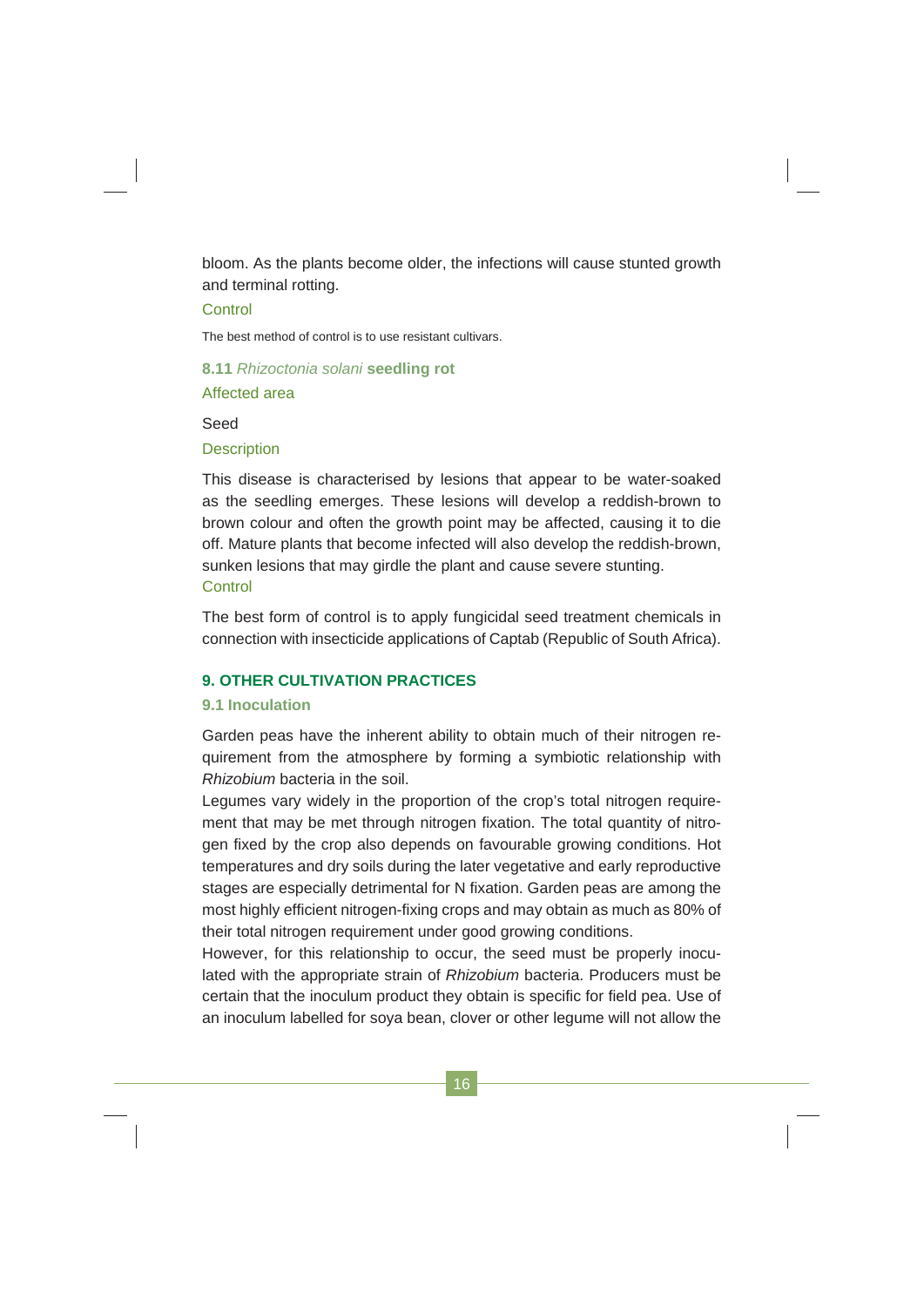nitrogen fixation process to occur. Inoculants are available in various forms, including dry peat, liquid and granular.

#### *9.1.1 Process*

Application of inoculant to the seed is an extremely important procedure. Many failures with nitrogen fixation have been associated with improper application technique. Thorough coverage of the seed is critical because seeds not exposed to the bacteria will result in plants that area unable to fix nitrogen. Inoculants are living organisms, so proper storage and handling are important.

Granular inoculant, a relatively new form of inoculant, has alleviated many of the concerns with inoculant applications. This inoculant is metered through the planter and delivered directly into the seed furrow.

Producers should refer to the manufacturer's package labels to review proper inoculum rate and handling procedure.

Growers should check their fields to determine if inoculation was successful. Normally, nodules will form on the roots two to four weeks after emergence. To check for nodulation, carefully dig up a number of plants and gently clear the soil from the root mass. Nodules will be present both on the primary root and on the lateral roots. Effective nodules will have a pink to red coloration on their interior. If nodulation does not occur and soil nitrogen levels are low, an application of nitrogen fertiliser over the top may be required to optimise seed yields. Nitrogen fixation will take place from about four weeks after emergence through seed formation.

#### **9.2 Trellising**

The trellises permit plant foliage to dry out, reducing the threat of mildew and other fungal diseases. Single trellis rows are usually spaced 2 m apart, because this is the smallest spacing that will still accommodate a tractor for spraying and cultivation.

The germinating seeds and small seedlings are easily damaged by direct contact with fertiliser or improper cultivation. Cultivate and hoe shallowly during the early stages of growth. Most dwarf and intermediate varieties are self-supporting. The taller varieties are most productive and more easily picked when trained to poles or to a fence for support; but they are no longer popular. Peas can be mulched to cool the soil, reduce moisture loss and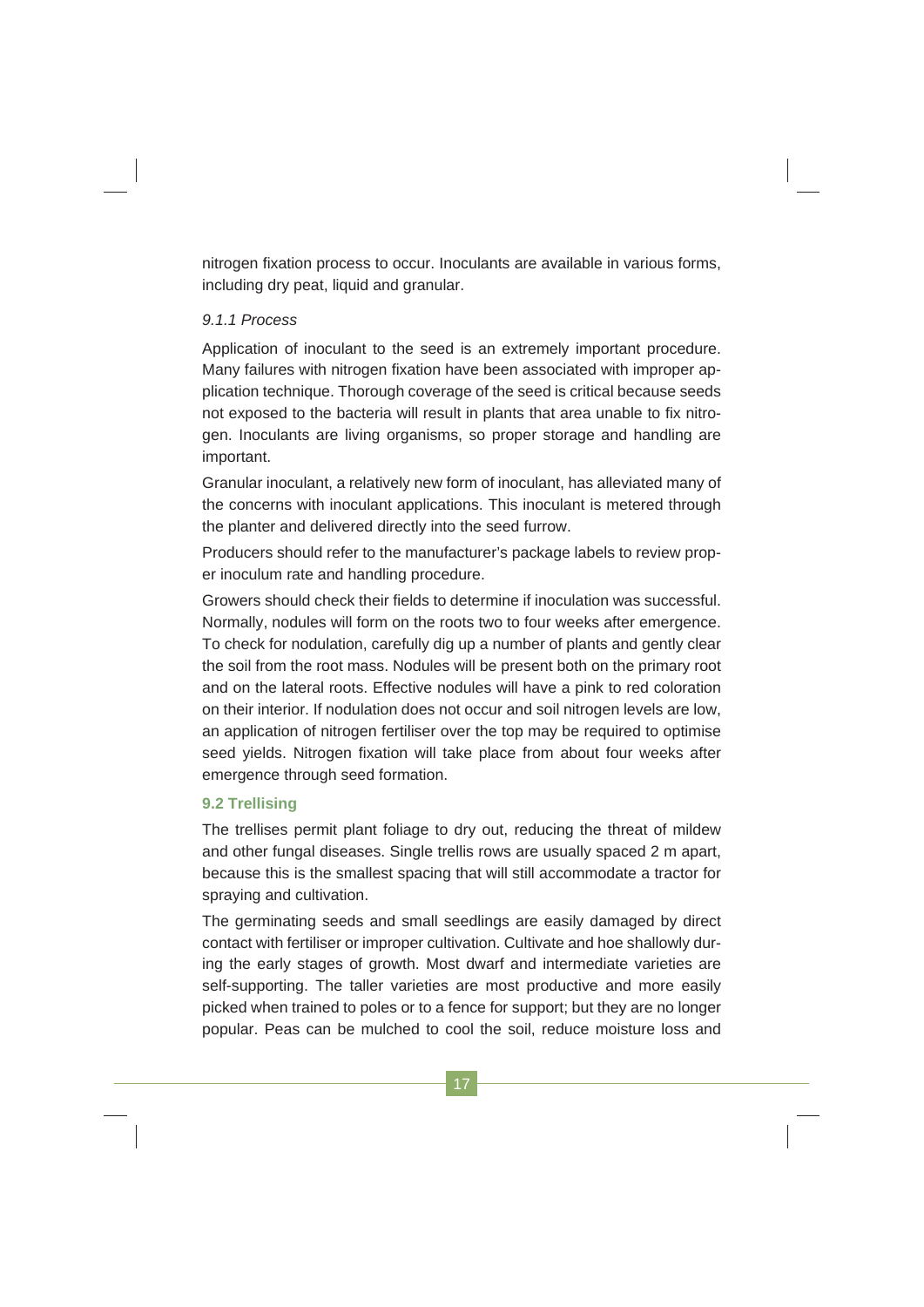keep down soil rots. Some of the snap and sugar peas are vining types with heights of 2 m or more that require fencing or other supports.

Garden pea is seldom supported. The stems are not twining, but grasp the support with their tendrils. They do not need vertical poles, but the poles can be crossed, or the plants are supported by wire mesh, horizontal wires, vertical lattices or nets, depending on the potential height of the cultivar grown.

#### **9.3 Integrated pest management**

To control insect pests and diseases, integrated pest management (IPM) is recommended:

- use disease-free seed or seed treatment of own seed; keeping fields weed free;
- appropriate fertilising and irrigation; growing pea for seed in semiarid and/ or arid areas;
- regular monitoring of the crop; and
- judicious use of biocides.

## **9.4 Thinning**

Thinning is not necessary. Tall peas should be grown along a fence or trellis.

# **10. HARVESTING**

Harvesting period: 58 to 74 days, depending on variety and growing conditions (soil, temperature, and moisture).

# Garden peas

Pick garden peas when pods are round and full.

When the pea pods are swollen (appear round) they are ready to be picked. Pick a few pods every day or two near harvest time to determine when the peas are at the proper stage for eating. Peas are of the best quality when they are fully expanded but immature, before they become hard and starchy. The last harvest (usually the third) is made about one week after the first. Pulling the entire plant for the last harvest makes picking easier.

The smooth-seeded varieties tend to have more starch than the wrinkledseeded varieties. The wrinkled-seeded varieties are generally sweeter and usually preferred for home use. The smooth-seeded types are used more often to produce ripe seeds that are used like dry beans and to make split-pea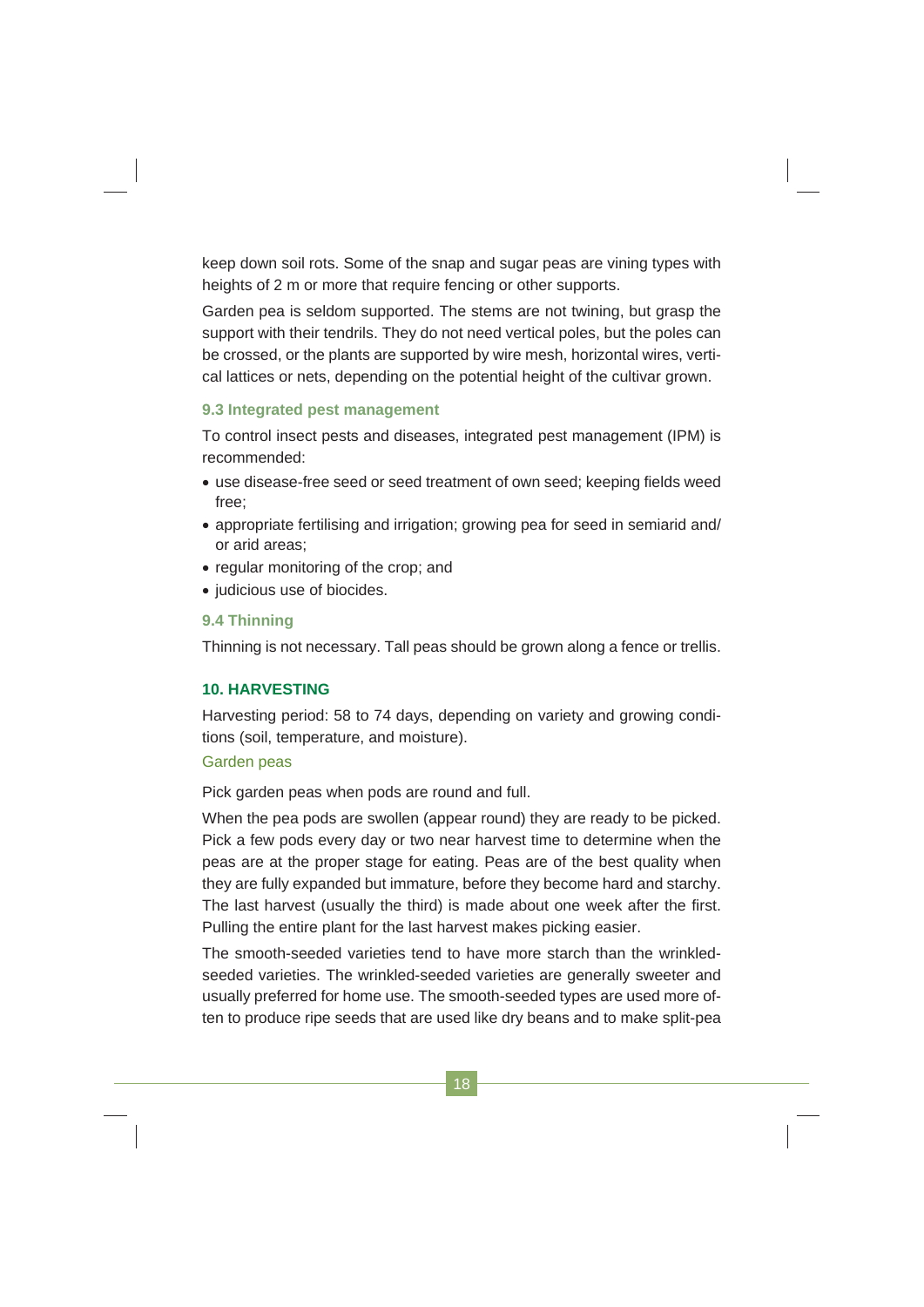soup. Snap peas have been developed from garden peas to have low-fibre pods that can be snapped and eaten along with the immature peas inside. Snow peas are meant to be harvested as flat, tender pods before the peas inside develop at all.

#### **10.2 Harvesting methods**

Peas should be picked immediately before cooking because their quality, especially sweetness, deteriorates rapidly. The pods on the lower part of the plant mature earliest. The pods are plucked manually from the plants and harvesting may be done at weekly intervals.

Peas can be picked as soon as they are big enough. Picking the first pods while the peas are still relatively small helps to maintain the quality aspect of the produce. This early picking also helps to extend flowering and cropping by preventing seed setting. Once a few pods set, the plant puts all its energy into swelling these. All the pods should have reached readiness when picking starts.

#### **10.3 Harvest recommendations**

Shell type and snap type: pick when pods are full, but not swollen. Large peas are tough and less sweet.

Edible pod: pick before there is much indication of the pea inside the pod. Pods become tougher as pea size increases.

Harvesting the peas every 3 to 5 days will prevent overmaturity and stimulate the plants to continue to produce new pods. Harvested peas should be rapidly cooled to 0 to 1°C. Optimum storage conditions are between 0°C to 2°C and 90% to 98% relative humidity.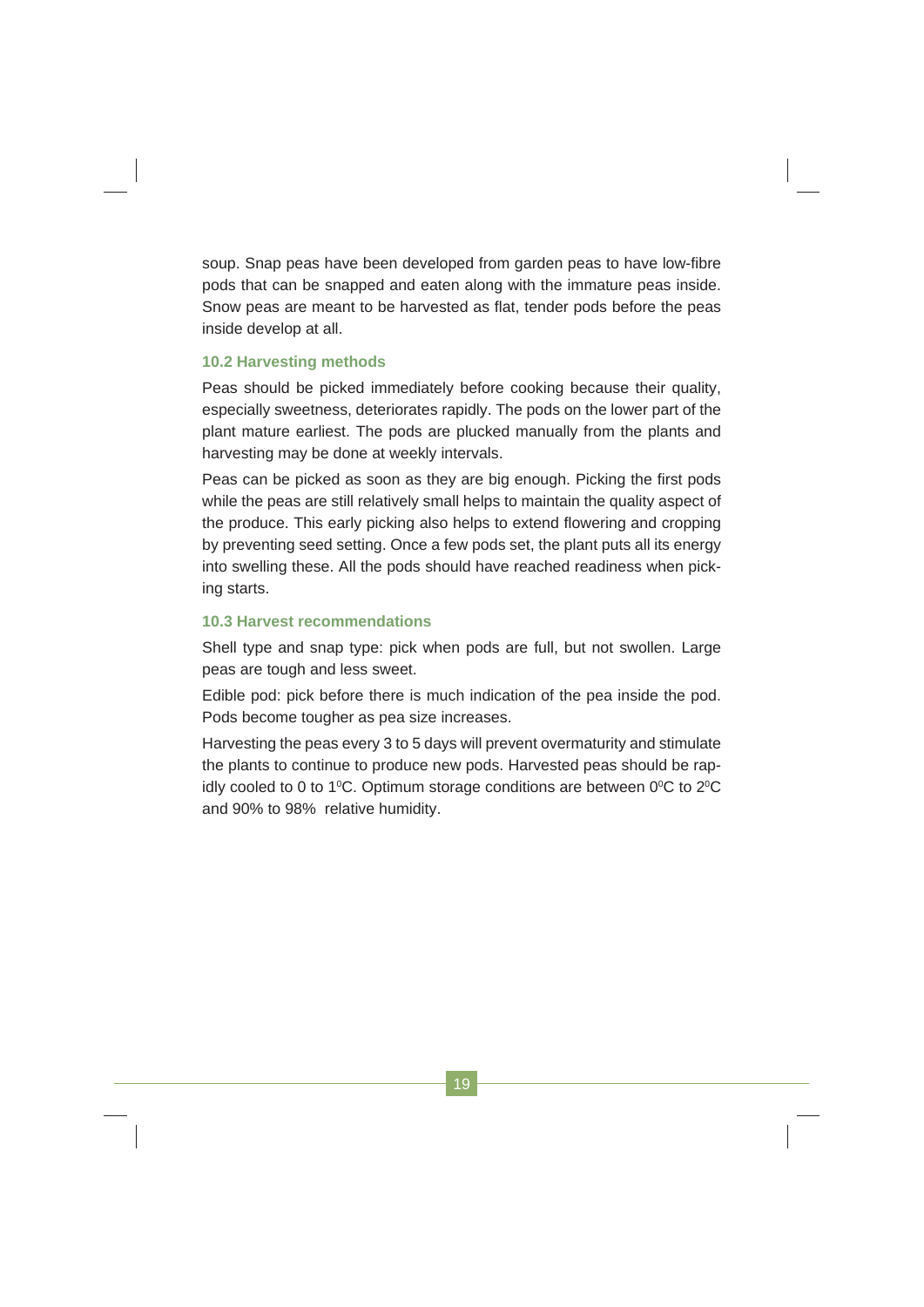# **PART 3: Post-harvest handling**

## **SORTING AND GRADING**

Some fresh market peas are produced and these are hand harvested or harvested by machine and packed in baskets or crates for shipment to local markets. Shipment to distant markets must be under refrigeration to maintain quality.

# **PACKAGING**

Only about 5% of the peas grown are sold fresh; the rest are either frozen or canned. When trying to decide between frozen and canned green peas, the following information may be helpful:

- Frozen peas are better able to retain their colour, texture, and flavour than canned peas. Recent research has confirmed that these "important sensory characteristics" of green peas are not affected by freezing over periods of 1 to 3 months.
- Both canned and frozen peas may contain relatively high levels of sodium. Unless labelled as "low sodium" or "reduced sodium" or containing "50% less sodium" or something similar, you can expect to find 650 mg to 800 mg of sodium in one cup of canned green peas. Some of this sodium can be removed by thorough rinsing. Reduced sodium canned peas will often bring the sodium content down to 250 mg to 300 mg of sodium.
- Neither frozen peas nor canned peas have an unlimited shelf life. In the case of frozen peas, it's not uncommon to see "use by" dates that indicate a 24 to 30 month shelf life. However, based on the overall research findings on nutrient content of frozen peas during storage, we recommend that you consume your frozen peas within 6 to 12 months of the packing date. (If no packing date is available, just make the "use by" date 50% sooner.)

# **STORAGE**

The initial seed moisture content of peas must be reduced to the required level of about 12% before storage. Optimum moisture content reduces the deterioration rate during storage and prevents or reduces attack by moulds and insects. The seed should be stored in a dry and cool place, free of pests and protected from absorbing moisture from the surroundings. In tropical Africa, e.g. in Ethiopia, pea seed is not stored for more than one season because of insect damage, particularly by bruchids. Garden pea seeds may be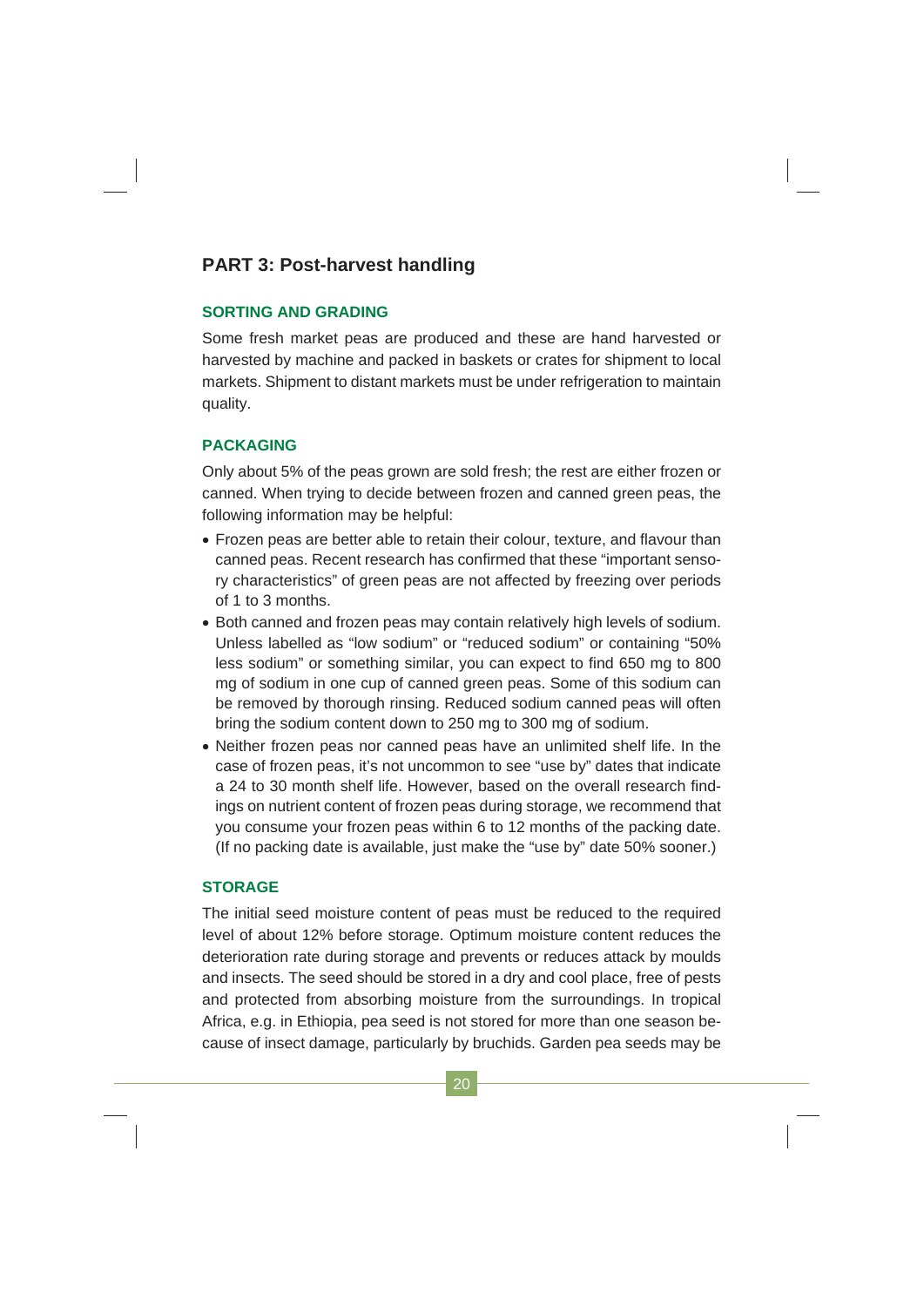kept for 1 to 3 weeks at temperatures of 0°C to 40°C and a relative humidity of 88% to 92%.

Fresh peas can be kept for 2 to 3 days in the refrigerator. The sugar in them quickly begins to turn to starch even while under refrigeration. As much as 40% of the sugar is converted in a few hours. Fresh peas are canned and kept in brine solution for 3 to 4 months.

## **MARKET PREPARATION**

#### Classification of peas

The garden pea (*Pisum sativum* var. *hortense*) is green coloured, wrinkled seeded, sweet in taste, used for table and canning purposes. Young green pods are picked and sold on the market, which gives an attractive price.

Premium prices are associated with the human food and seed markets. Selling peas in the premium markets is a greater challenge than marketing a traditional smallgrain crop. Premium pea markets are normally limited and require a more aggressive approach by the grower. Markets should be identified before peas are produced to optimise the ability to harvest a crop that will meet market standards. For example, when marketing food-grade peas, numerous factors that affect market grade include market class (e.g. green or yellow cotyledon, specialty types), seed size and shape, splitting potential, harvesting moisture, seed-handling techniques during harvesting and storage and seed damage factors (e.g. bleach, cracked seed coats, splits, shrivelled seed, earth tag, chalk spot, etc.).

After harvest, the crop has to be graded to determine the markets that are options for the grower.



#### **PART 4: Production schedule**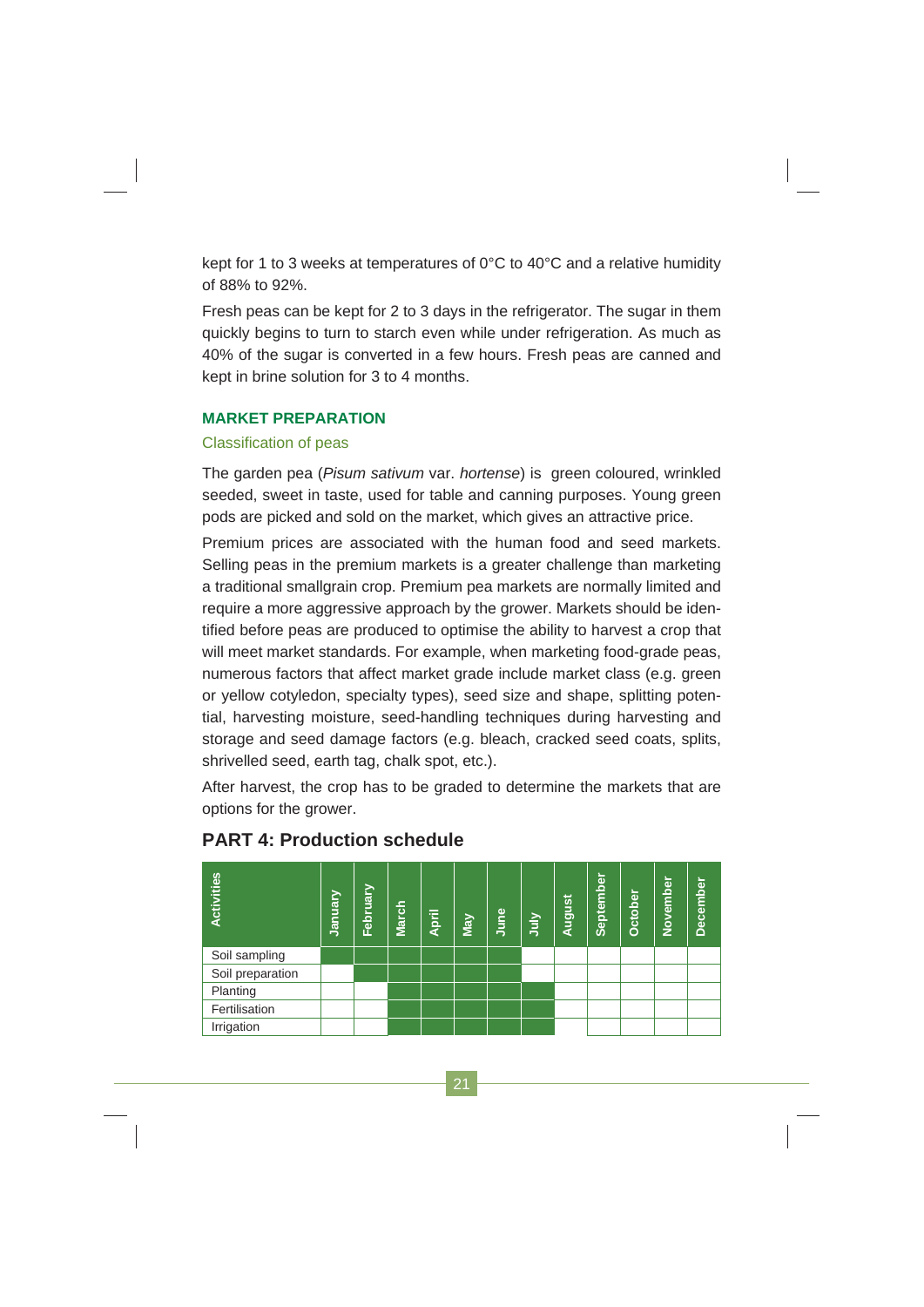| <b>Activities</b> | Vanuary | February | <b>March</b> | April | Nay | June | $\frac{d}{d}$ | August | September | <b>October</b> | November | <b>December</b> |
|-------------------|---------|----------|--------------|-------|-----|------|---------------|--------|-----------|----------------|----------|-----------------|
| Pest control      |         |          |              |       |     |      |               |        |           |                |          |                 |
| Disease control   |         |          |              |       |     |      |               |        |           |                |          |                 |
| Weed control      |         |          |              |       |     |      |               |        |           |                |          |                 |
| Trellising        |         |          |              |       |     |      |               |        |           |                |          |                 |
| Leaf sampling     |         |          |              |       |     |      |               |        |           |                |          |                 |
| Harvesting        |         |          |              |       |     |      |               |        |           |                |          |                 |
| Marketing         |         |          |              |       |     |      |               |        |           |                |          |                 |

# **PART 5: Utilisation and nutritional value**

The young seeds of garden pea are also boiled for a few minutes. They are commonly offered as canned or in Western countries as deep-frozen products. In Ethiopia the annual consumption per person of pea seeds is estimated at 6 to 7 kg. Main dishes include 'shiro wot' (split pea seeds ground and made into stew) and 'kik wot' (boiled split pea seeds in a stew).

Apart from being an important source of food and feed, pea plays a role in soil fertility restoration as a suitable rotation crop that fixes atmospheric nitrogen. The seeds of pea are claimed to have beneficial effects on many types of skin complaints; face masks made from crushed seeds are used to treat acne and wrinkled skins.

# **Culinary/Cooking**

Uses

- Peas are cultivated for the fresh green seeds, tender green pods, dried seeds and foliage.
- Green peas are eaten cooked as a vegetable, and are marketed fresh, canned, or frozen while ripe dried peas are used whole, split, or made into flour.
- In some parts of the world, dried peas are consumed split as dahl, roasted, parched or boiled.
- Some cultivars are grown for their tender green pods, which are eaten cooked or raw.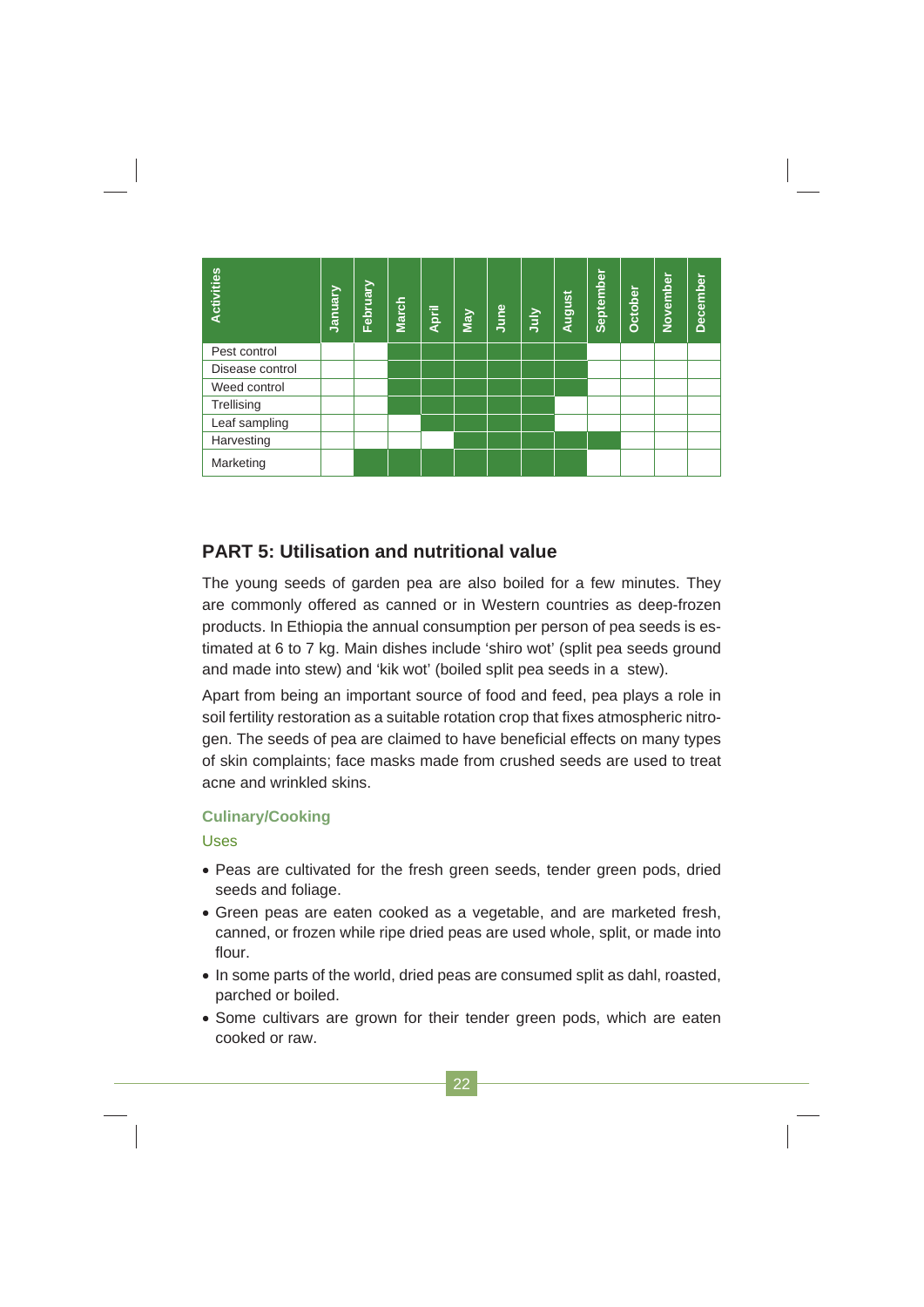- Peas are sometimes preserved to get the taste during off season.
- Seeds are thought to cause dysentery when eaten raw. The flour is considered as an emollient and resolvent, applied as a cataplasm. It has been reported that seeds contain trypsin and chymotrypsin which could be used as contraceptive, ecbolic. fungistatic and spermicide. There are no significant levels of toxicity or anti-metabolites in peas.

#### **Nutritional value**

Peas are high in vitamin A, vitamin C, vitamins B and lutein. Dry weight is about one-quarter protein and one-quarter sugar. Pea seed peptide fractions have less ability to scavenge free radicals than glutathione, but a greater ability to chelate metals and inhibit linoleic acid oxidation.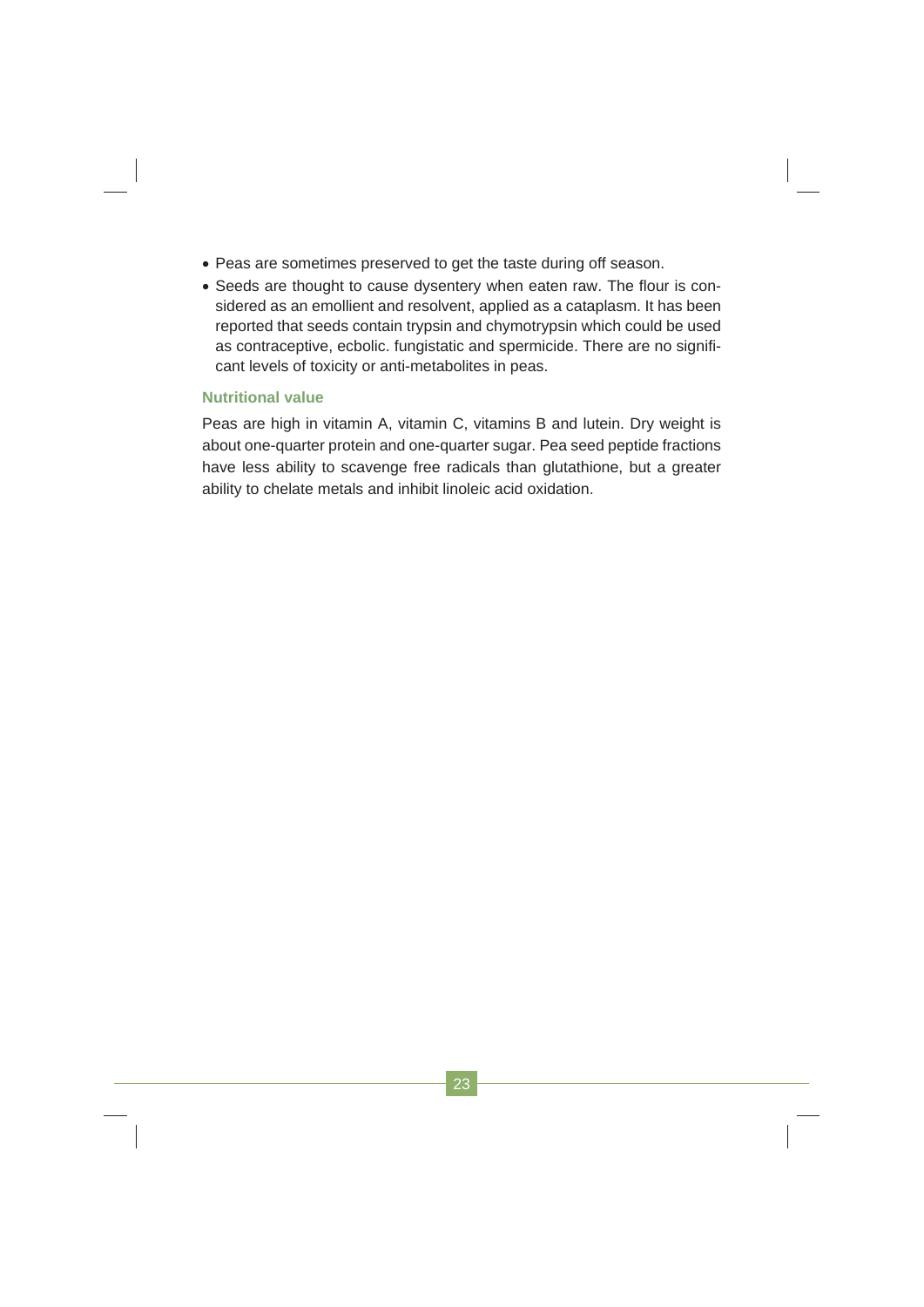# **PART 6: References**

Boelema, B.H., 1981. Diseases of peas. Farming in South Africa. Green and dry peas. H.2/1981.

Daiber, C.C., 1979. Pests of peas. Farming in South Africa. Green peas H. 1/1979.

Bayer South Africa Spray programme for vegetables, Bayer South Africa, Isando.

Billitt, A. Growing Vegetables and fruit, Hamlyn, London, 1980.

Gilbert, Z. Gardening in South Africa, C. Struik, Cape Town, 1983.

- Hemy, Capel growing vegetables in South Africa, Macmillan South Africa, Johannesburg, 1984.
- Van Blommestein, J.A., 1979. A. Cultivation of peas: Introductory aspects. Farming in South Africa. Green and dry peas A. 1/1979.
- Van Blommestein, J.A., 1980. Climatic and soil requirements for the cultivation of peas. Farming in South Africa. Green peas. B. 1/1980.

http://www.hort.purdue.edu/newcrop.cropfactsheets/pea.html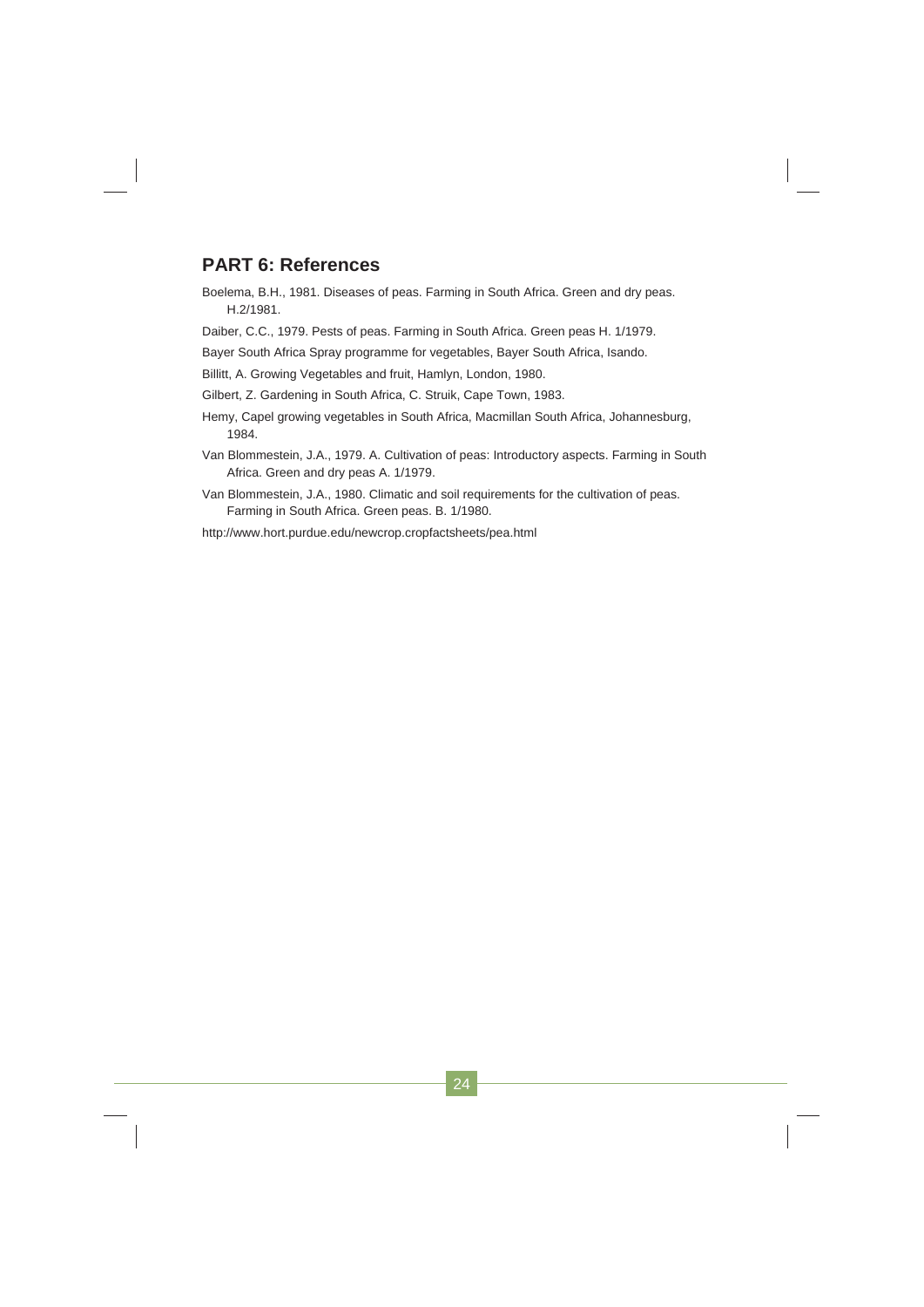$\begin{array}{c} \begin{array}{c} \begin{array}{c} \begin{array}{c} \end{array} \\ \begin{array}{c} \end{array} \end{array} \end{array} \end{array}$  $\mathbb{Z}^{\mathbb{N}}$  .

 $\frac{1}{\sqrt{2}}$  $\sim$   $^{-}$